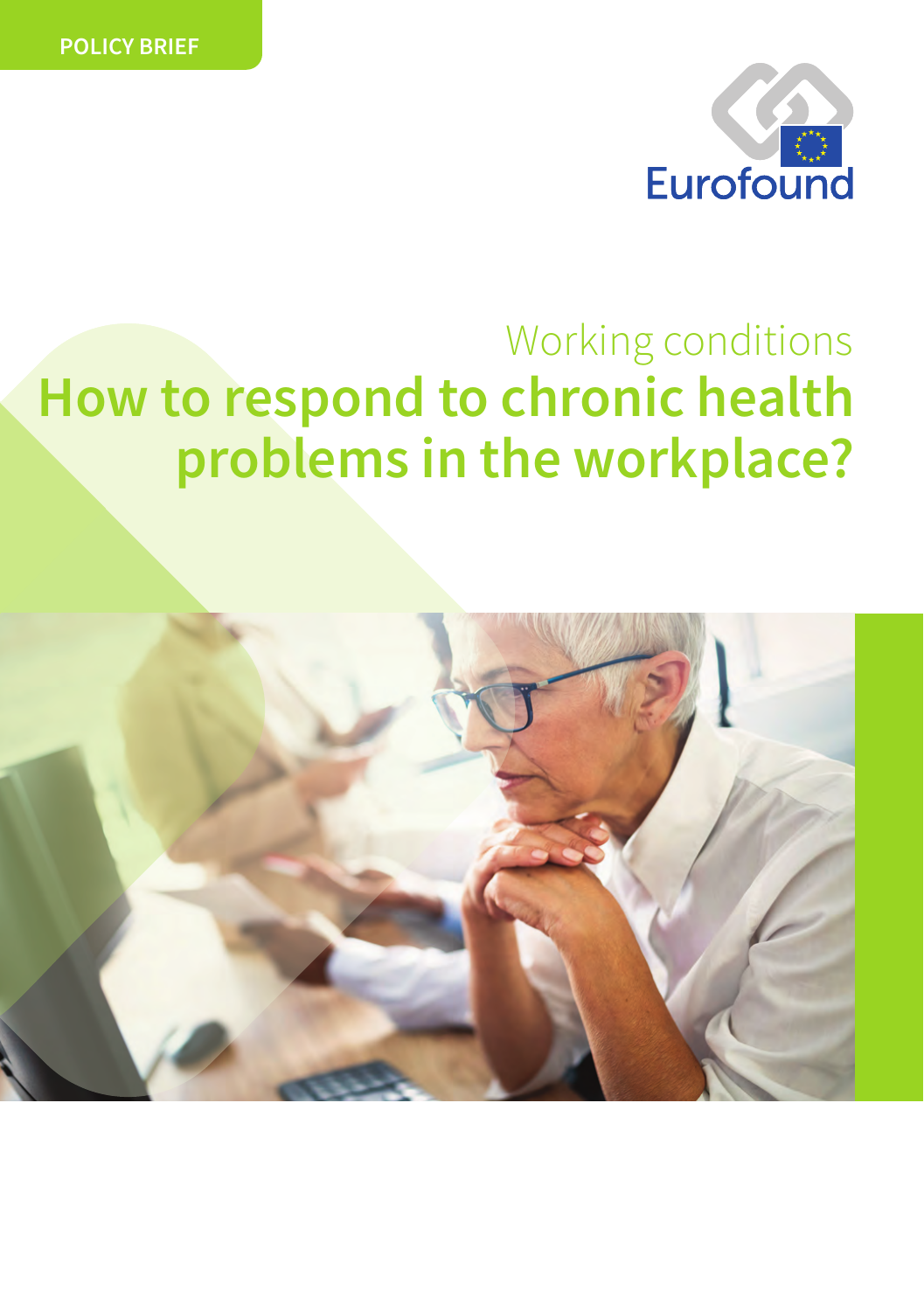**When citing this policy brief, please use the following wording:**

Eurofound (2019), *How to respond to chronic health problems in the workplace?*, Publications Office of the European Union, Luxembourg.

**Authors:** Oscar Vargas Llave, Julie Vanderleyden and Tina Weber

**Research managers:** Oscar Vargas Llave and Tina Weber

**Research project:** Analysis of the 6th EWCS – Series of concise analyses (190104)

**Luxembourg**: Publications Office of the European Union

This policy brief and any associated materials are available online at <http://eurofound.link/ef19008>

© European Foundation for the Improvement of Living and Working Conditions, 2019

Reproduction is authorised provided the source is acknowledged.

For any use or reproduction of photos or other material that is not under the Eurofound copyright, permission must be sought directly from the copyright holders.

Cover image: ©nd3000/Shutterstock

j

Other images: p. 1 © michaeljung/Shutterstock; p. 2 © PointImages/ Shutterstock; p. 5 © nd3000/ Shutterstock; p. 16 © Semmick Photo; p. 18 © Thomas Bethge/Shutterstock.

Any queries on copyright must be addressed in writing to: [copyright@eurofound.europa.eu](mailto:copyright@eurofound.europa.eu)

The European Foundation for the Improvement of Living and Working Conditions (Eurofound) is a tripartite European Union Agency established in 1975. Its role is to provide knowledge in the area of social, employment and work-related policies according to Regulation (EU) 2019/127.

|      | <b>Print: ISBN 978-92-897-1972-8</b> | ISSN 2599-8110 | doi:10.2806/84231  | TJ-AR-19-004-EN-C |
|------|--------------------------------------|----------------|--------------------|-------------------|
| PDF: | ISBN 978-92-897-1976-6               | ISSN 2599-8153 | doi:10.2806/400505 | TJ-AR-19-004-EN-N |

#### **European Foundation for the Improvement of Living and Working Conditions**

**Telephone**: (+353 1) 204 31 00

**Email**: [information@eurofound.europa.eu](mailto:information@eurofound.europa.eu) 

**Web**: www.eurofound.europa.eu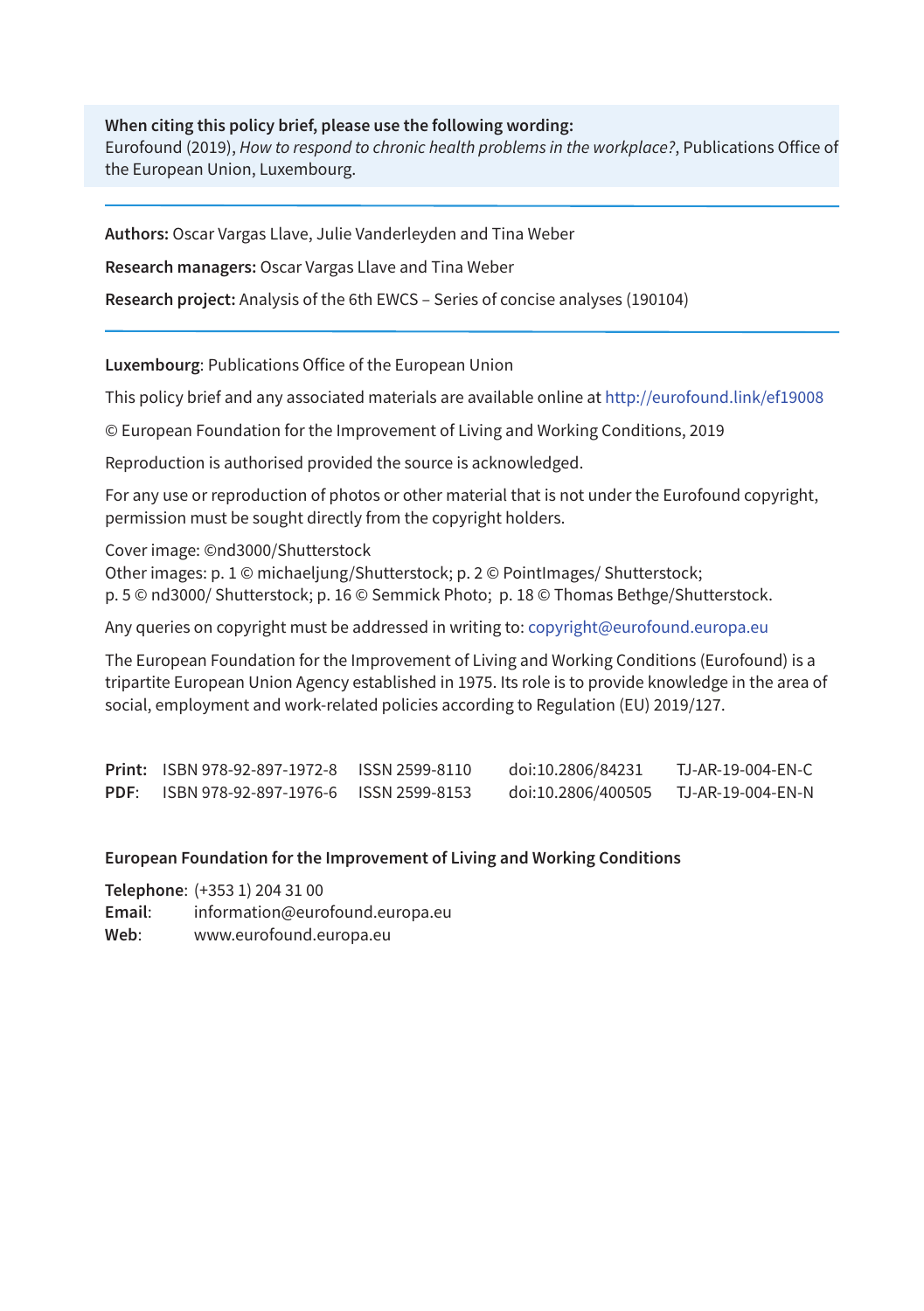

# **Introduction**

Individuals with a chronic disease have reduced employment and earnings prospects, partly because they are more likely to leave the labour market early or because they find it more difficult to re-enter employment after an absence. According to data from the Survey of Health, Ageing and Retirement in Europe (SHARE), while 74% of healthy individuals aged 50–59 are in employment, this declines to 70% among those with one chronic disease and falls as low as 52% for people with two chronic conditions.

Not being in work deprives people of the benefits employment can bring to well-being, quality of life, financial security and social inclusion. It also reduces the pool of labour for employers and leads to greater reliance on the benefit and pension system. While some people with chronic conditions are unable to continue working, many wish to and would be able to do so if the appropriate support and workplace accommodation of their needs were available.

The impact of chronic disease on workforce participation is a growing concern for policymakers. The rising share of older workers brings the issue of sustaining their employment and enhancing their ability to work into sharper focus. And, although chronic

conditions are more common among older workers, a growing share of younger workers is reporting long-standing illness. This, too, presents a policy concern, not least because of the significant scarring effect of labour market exclusion at an early stage in an individual's career.

This policy brief sheds a light on the extent to which workplace accommodation is helping to make work sustainable for workers with chronic disease – in the sense of helping them to manage their illness so that they can return to work or remain in work. It uses data gathered by Eurofound and Eurostat to set out:

- $\bullet$  the prevalence of chronic disease in the EU workforce
- the extent to which workers with chronic disease have limitations in their daily activities, including the ability to work
- $\bullet$  the extent to which workplaces have accommodated the needs of these workers
- $\bullet$  whether such accommodations have made their work more sustainable

The policy brief also highlights where differences exist between Member States, as well as differences according to sociodemographic and work-related factors, such as gender, age, sector and occupation.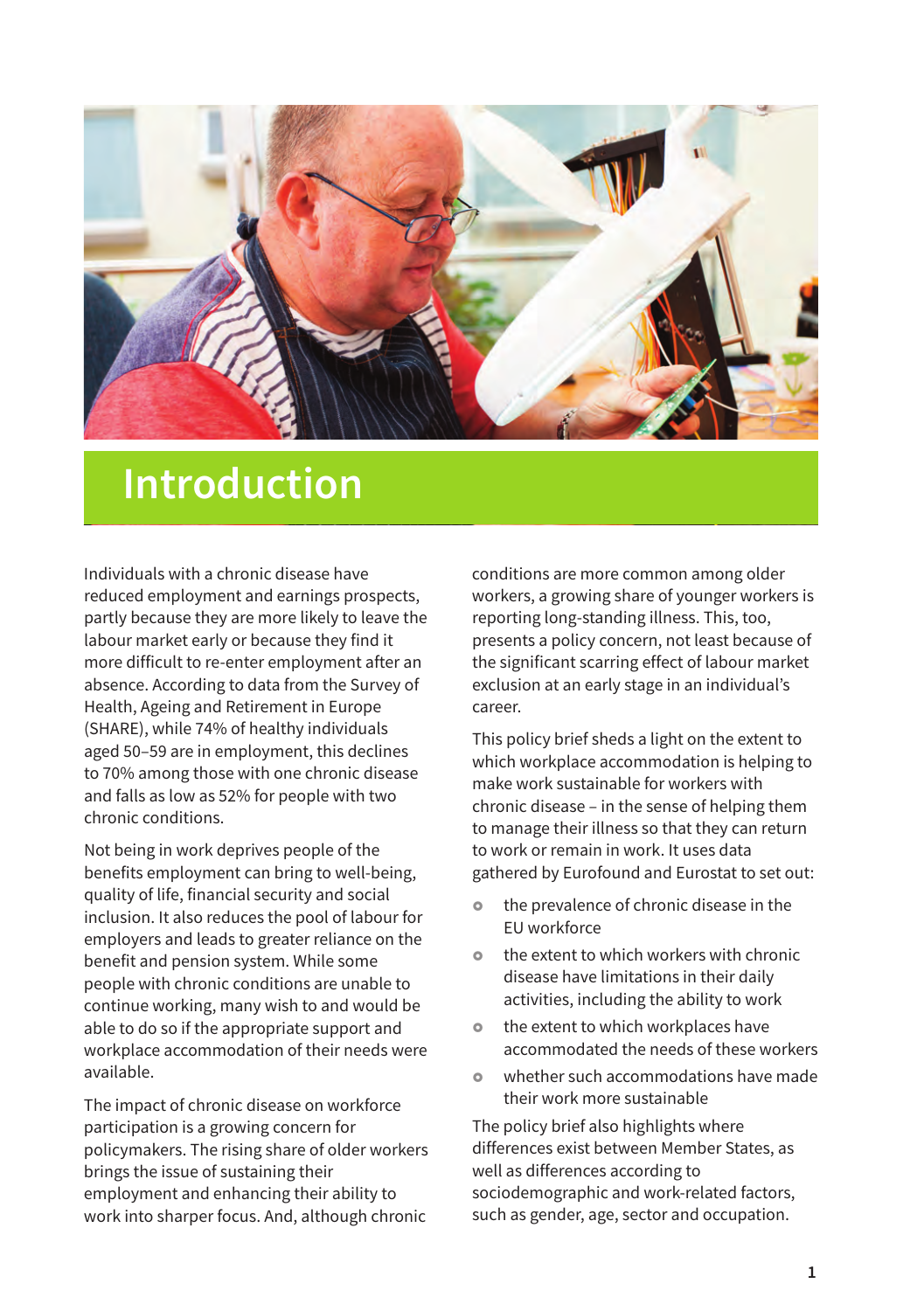

# **Policy context**

There are two main, longstanding areas of EU policy that are particularly pertinent to the participation of individuals with chronic disease in the labour market, although neither is limited to this group. One is the strong emphasis on equal opportunities and equal treatment of people with disabilities in the labour market and wider society. The other relates to the strategic and policy initiatives targeting active ageing in the context of demographic change, to promote longer working lives up to retirement age. In addition, EU legislation and policy on occupational health and safety and on access to healthcare and social protection systems have an important role to play.

# General policy principles

Fairness in the labour market and in welfare are among the cornerstones of the Sibiu Declaration on the future of Europe, made by the EU heads of state on 9 May 2019. In line with the principles laid down in the European Pillar of Social Rights, such fairness encompasses the inclusion of people with disabilities and enshrines their right to access services that enable them to participate in the labour market and in society, as well as the

right to a work environment adapted to their needs (Principle 17). Principle 3 on equal opportunities additionally provides for equal treatment and equal opportunities regarding employment for those with a disability. In terms of prevention, Principle 10 focuses on access to a healthy, safe and well-adapted work environment and emphasises that 'workers have the right to a high level of protection of their health and safety at work'. Furthermore, linked to the concept of sustainable work, Principle 10 underlines the right to a working environment that enables individuals to prolong their participation in the labour market.

# EU strategic and legislative frameworks

EU legislation in this area focuses on disability and does not currently specifically protect individuals on the basis of health status. Hence, workers with a chronic disease are not a particular policy target but are often included or referred to in policies aimed at the employment of people with disabilities. This holds true for both EU and national policy frameworks (Oortmijn et al, 2011).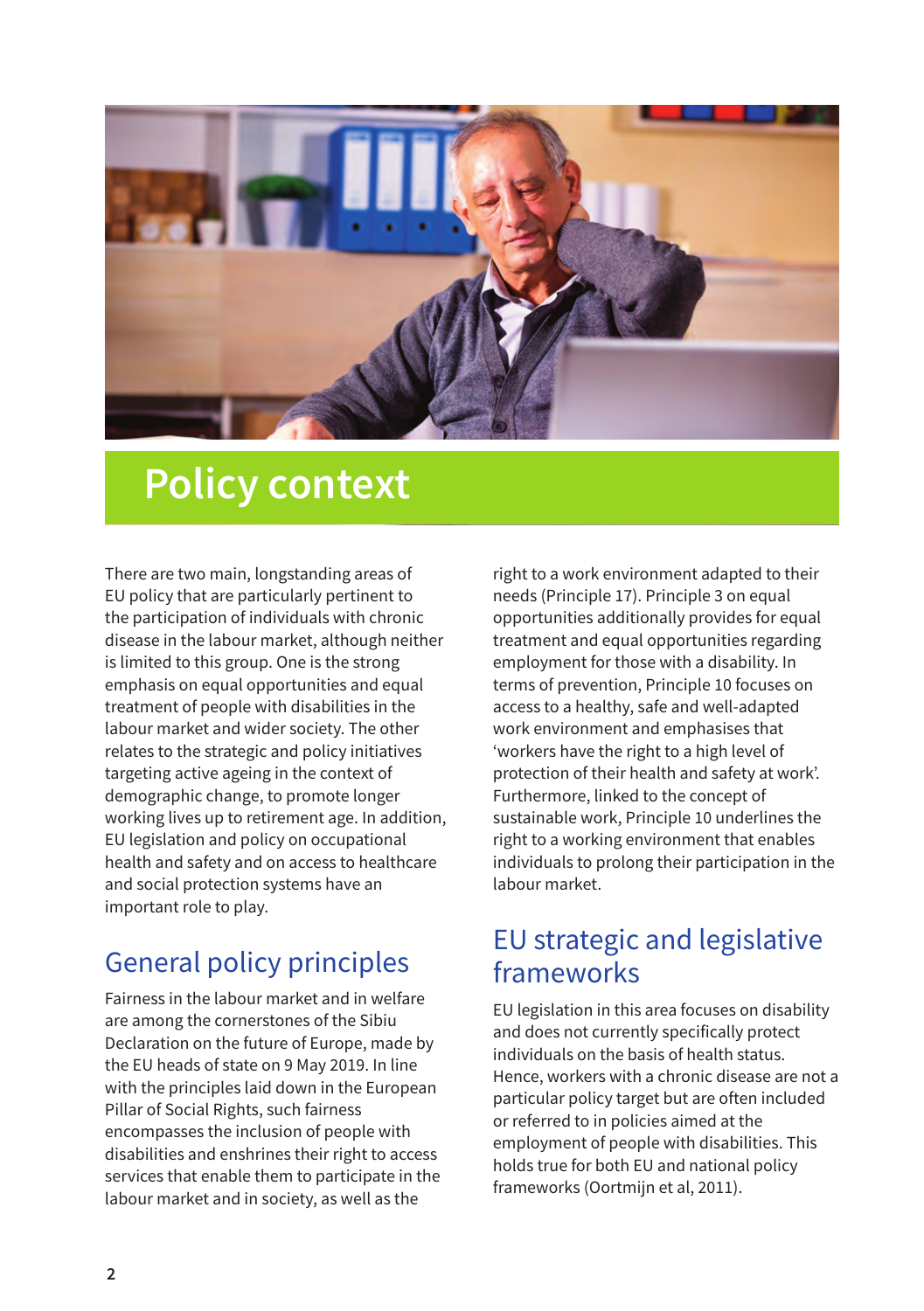The EU Occupational Safety and Health Framework Directive (89/391/EEC) requires employers to carry out risk assessments and to implement suitable prevention measures in order to eliminate risks at the source and to adapt work to workers. In addition to these general requirements that apply to all workers, employers are required to protect particularly sensitive groups against the dangers that specifically affect them and to organise workplaces to take account of the needs of disabled workers.

The EU Strategic Framework on Health and Safety 2014–2020 highlights the impact of the demographic challenges facing the EU and emphasises the important role played by the adaptation of workplaces and work organisation in successfully prolonging working lives. It also underlines the importance of addressing the challenges posed by chronic conditions, emphasising prevention and the reintegration of individuals who have such conditions.

Since 2011, the EU is party to the United Nations Convention on the Rights of Persons with Disabilities (UNCRPD). The European Disability Strategy 2010–2020, designed to implement the UN convention in the EU, promotes active inclusion and the full participation of people with disabilities, including in employment. An evaluation of the strategy is currently underway (2019) to inform the development of a new strategic framework to support the full integration of people with disabilities in the labour market and society. An open public consultation, carried out within the framework of this evaluation, considered the lack of equal opportunities for these individuals in the labour market to be the key challenge to be addressed.

Article 26 of the EU Charter of Fundamental Rights also focuses on the integration of people with disabilities. It states that 'the Union recognises and respects the right of people with disabilities to benefit from measures designed to ensure their independence, social and occupational integration and participation in the life of the community'.

The Equality Framework Directive 2000 (Council Directive 2000/78/EC) prohibits discrimination on the grounds of disability, age, sexual orientation, and religion or belief in employment and occupation. It also obliges employers to provide reasonable accommodation for disabled individuals, with the exception of cases where this would entail a 'disproportionate burden'.

There is a lack of clarity regarding the inclusion of the concept of (chronic) 'sickness' in the definition of disability, and European Court of Justice has adjudicated a number of court cases on the issue. While rulings in one case suggested that sickness cannot be regarded as a ground of discrimination in addition to those mentioned in the directive, in others the court suggested that the concept of disability may include illnesses in certain circumstances.

# Policy monitoring and EU funding

As part of the European Semester monitoring processes, the European Commission's country reports monitor, among other things, actions taken by Member States to enhance the participation of people with disabilities in the labour market. Under the European Structural and Investment Funds 2014–2020, resources are available to support the participation of disabled individuals in the labour market, including through labour market policy measures and infrastructure investments.

# EU social partner actions

The European cross-sectoral social partners – BusinessEurope, CEEP, ETUC and UEAPME – have also contributed to developments in this area through the Autonomous Framework Agreement on Active Ageing and an Inter-generational Approach in 2017. This agreement addresses the issue of demographic change , how to enable workers to remain in work until retirement age, and the underlying goal of workplace accommodation of workers with chronic disease.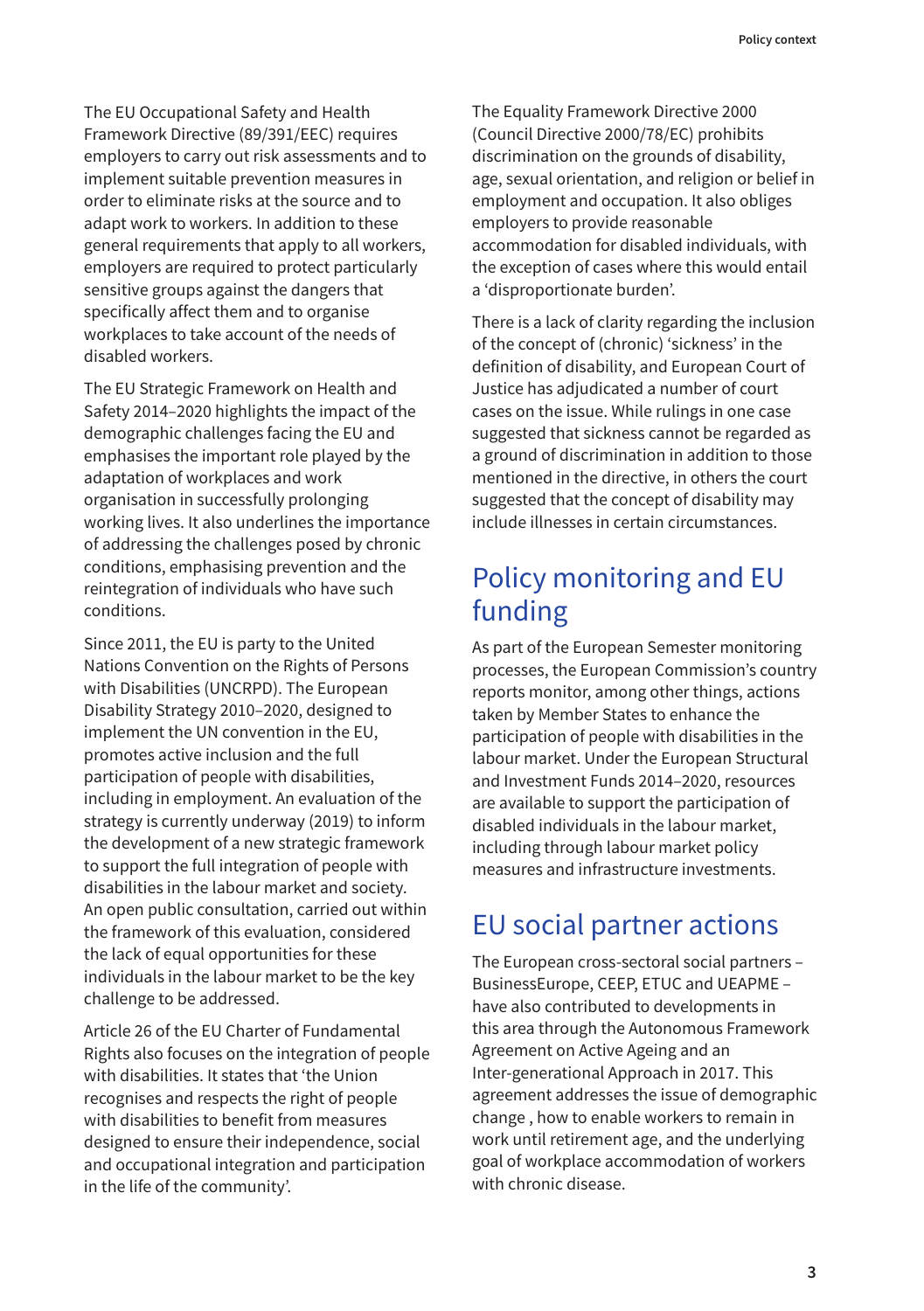# **Key findings**

- A quarter of the EU working population reports having a chronic disease. This share increased by 8 percentage points between 2010 and 2017. The upward trend is set to continue as the population ages, since workers over the age of 50 are more than twice as likely to have a chronic illness as workers under 35. However, among younger workers (aged 16–29) the share of those reporting chronic illness is also high and rising – from 11% in 2010 to 18% in 2017.
- Chronic conditions vary in their severity and the impact they have on the individual's work and private life during different phases of the development of the condition. Among workers with a chronic disease, over half indicate that they are limited in their daily activities because of their condition.
- $\bullet$  Having a chronic illness has implications for the sustainability of work, with affected individuals more likely to exit the labour market and become inactive. Over 40% of workers who say they are limited by their condition also say that they will not be able to work up to the age of 60.
- **•** Workplace accommodation of the needs of workers with chronic disease can have an important impact on their job quality and the sustainability of work. This accommodation can be material (such as accessible workstations and voice-recognition software) or immaterial (such as working time adjustment and remote working). Working time flexibility is one of the most common forms of workplace accommodation.
- One-fifth of workers with a chronic disease report that their workplace or work activity has been adapted to accommodate their health problem. Among those whose daily activities are somewhat or severely limited, 30% have benefited from workplace accommodation. This leaves a high share of workers with a limiting health condition who are not being supported in this way.
- **•** Over 40% of individuals with a limiting chronic disease who have had their workplace adapted believe that further accommodation will be required in the future, demonstrating that a one-off adaptation is often likely to be insufficient, and workers' requirements need to be kept under review.
- Workers with low educational attainment and those in low-skilled occupations are more likely to have a chronic disease and experience limitations in their daily activities. At the same time, they are also less likely to benefit from workplace accommodation, which raises the issue of fairness in the workplace.
- **•** Workers with a limiting illness whose needs have been accommodated at work have better job quality than those with a limiting illness whose needs have not been accommodated. Workplace adaptations are associated with improved career prospects for those with a limiting illness. Such workers also report lower levels of work intensity, lower stress levels and better work–life balance, all of which contribute to greater work sustainability and performance.
- Workplace size appears not to be a factor determining whether workplaces are likely to make adaptations. In addition, supportive workplace adaptations are more likely in workplaces where individuals feel they can voice their concerns and where they experience high levels of support from managers and colleagues.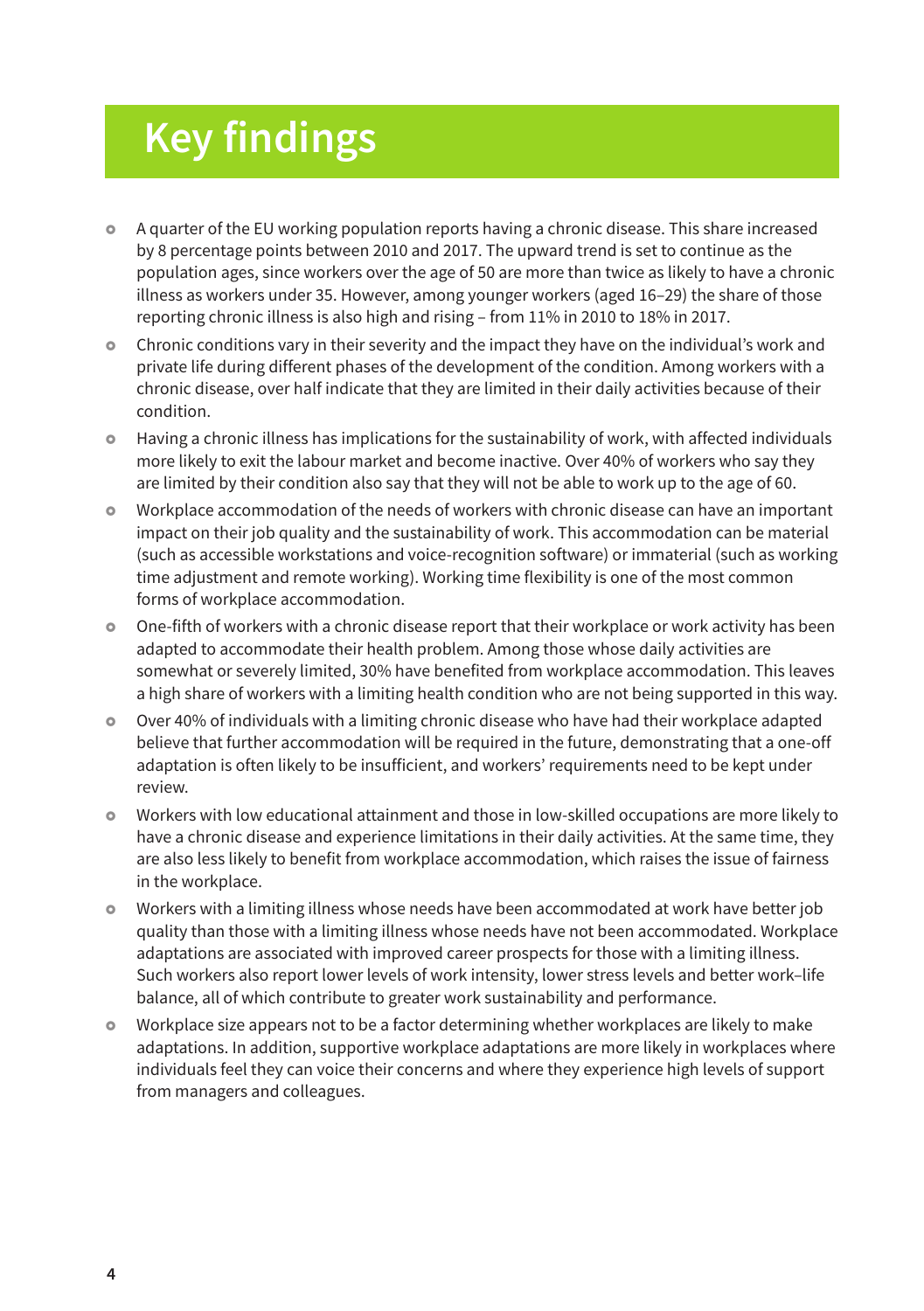

# **Exploring the evidence**

A chronic disease is an illness of long duration, not passed from person to person, that progresses slowly and requires ongoing treatment lasting for years or decades. For the purposes of gathering statistical information, the prevalence of chronic disease in the population is generally assessed through self-reporting – asking individuals whether they have 'any illness or health problem which has lasted, or is expected to last, for more than 6 months'.

In this section, data from Eurofound's 2015 European Working Conditions Survey (EWCS) are used to examine the experiences of workers with chronic disease, including whether they are limited in their ability to work, whether their workplace has accommodated their needs, and whether they report better job quality as a result. The analysis is supplemented by data from Eurostat surveys, which are used to provide details on the prevalence of chronic disease in the workforce and the broader EU population.

The analysis focuses on the working population aged 16–64 years, which includes employees and the self-employed.

# How prevalent is chronic disease?

## **EU prevalence and trends**

In 2017, nearly a third of the overall EU population and over a quarter of the working population reported that they live with a chronic disease. Prevalence has increased in the last seven years. Eurostat data show that between 2010 and 2017, the share of the EU population reporting having a longstanding illness or health problem increased by 6 percentage points (from 24% to 30%) in the 16–64 years age group. The increase in the working population was even greater at 8 percentage points (from 19% to 28%).

## **Differences across Member States**

The EU average disguises differences between countries not only in relation to the overall prevalence of chronic disease but also with regard to trends. $^1$  As shown in Figure 1, Romania has the lowest share of the working population reporting a chronic disease (5% in 2015), while Finland has the highest share

**<sup>1</sup>** Since Eurostat data from 2017 is not available for all Member States, information from 2015 (and 2010) is used in the analysis that follows.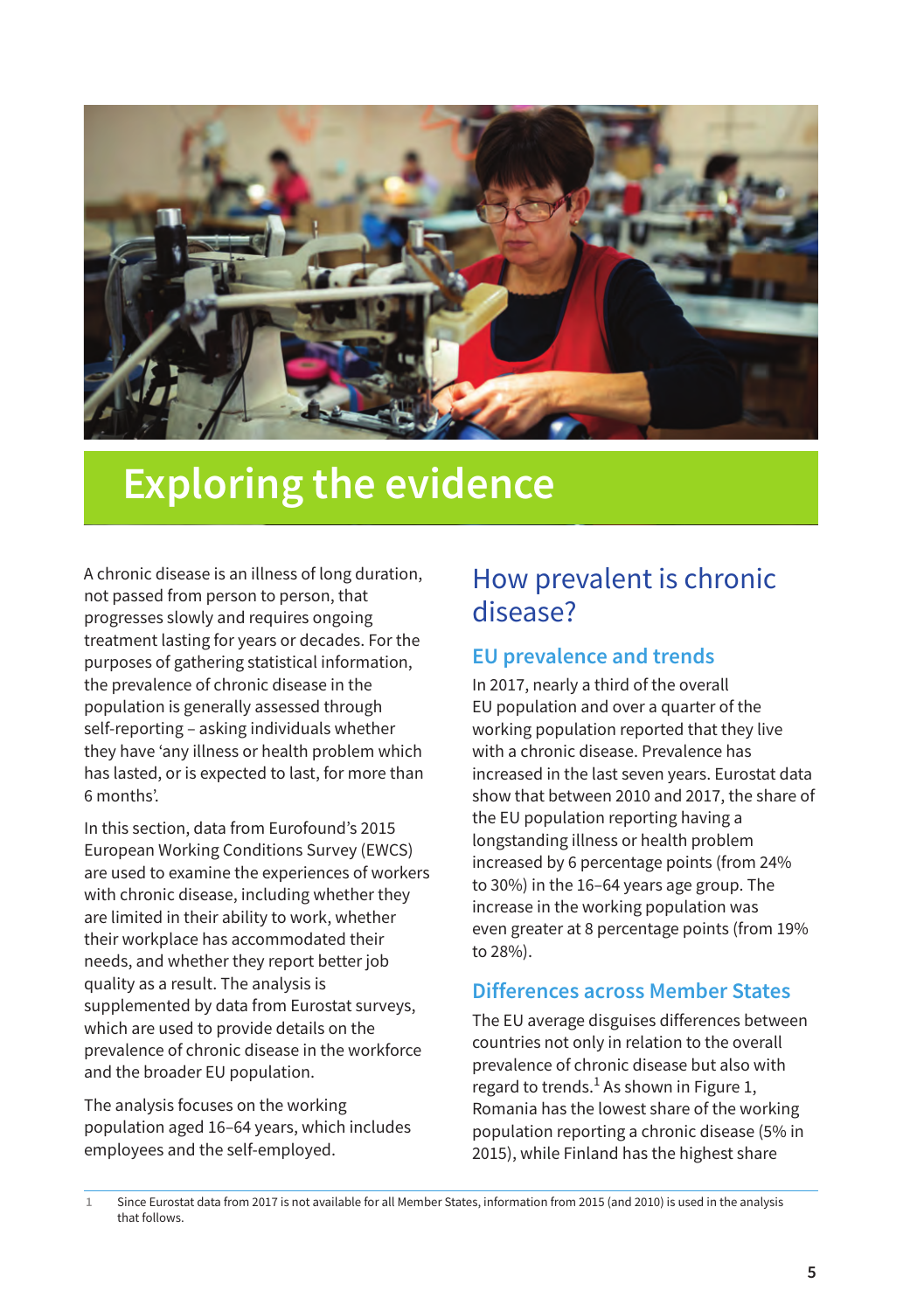



**Source:** *Eurostat, hlth\_silc\_04, extracted 14 June 2019*

(34%). Other countries with high shares are Austria, Estonia, France, Germany, Portugal and Sweden (above 25% in each), while in Bulgaria and Greece the shares are below 10%.

While there has been an overall increase in the prevalence of chronic disease in the working population, a number of countries saw a decline between 2010 and 2015: Belgium, Croatia, Cyprus, Ireland, Malta, Romania, Slovakia and Slovenia. The rise in individuals reporting a chronic disease has been greatest in Portugal (10 percentage points), Germany (9 percentage points), Portugal and Latvia (5 percentage points in each).

Differences between countries in the rates of chronic disease persist even when factors such as demographic profile, sectoral composition of the economy and so on are taken into consideration. These differences, as well as differences in trends, are difficult to explain without further research. Likely factors behind such variations include the nature and methodology of data collection, cultural differences, social and physical environment

(inside and outside of work), differences in national definitions and in assessment of disability, and the quality of diagnostic and healthcare services.

### **Reasons behind the rising trend**

The rising share of individuals reporting chronic disease can be attributed to a range of factors, including:

- work and lifestyle factors that are causing an increase in some conditions, including musculoskeletal disorders, mental health conditions and cardiovascular disease
- $\bullet$  improved survival rates for some diseases, such as various cancers and HIV/AIDS (European Observatory on Health Systems and Policies, 2010)
- $\bullet$  population ageing, which has changed the overall balance of age cohorts towards older age groups, where chronic disease is more prevalent
- **•** cultural change making it more socially acceptable to be open about having a chronic condition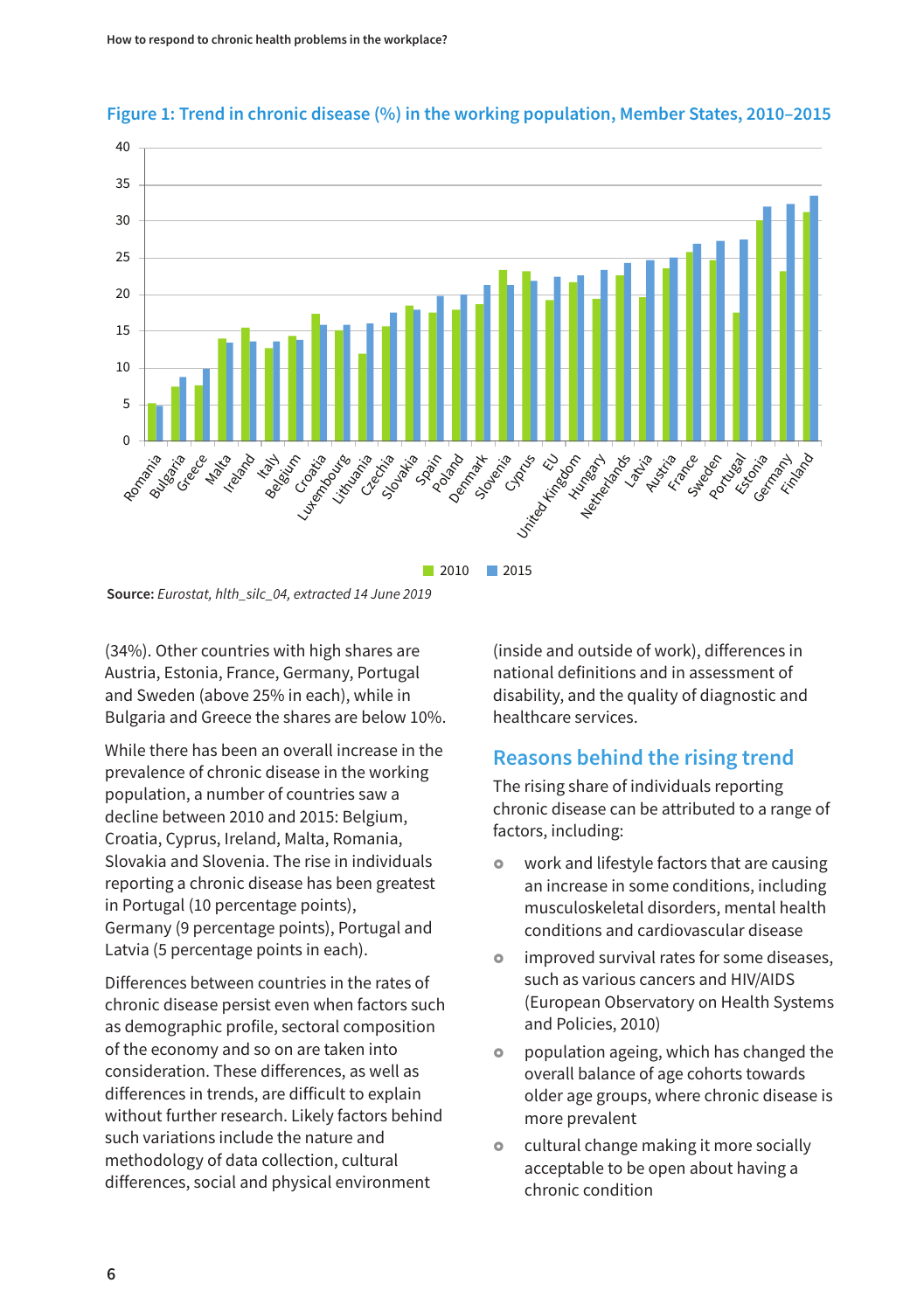### **Disparities between working and total population**

Considering that having a long-standing illness is likely to have an impact on a person's ability to work, it is not surprising that more people in the general population report having a chronic disease than in the working population. However, between 2010 and 2015, the gap between the two populations has declined in the EU overall (from 5% to 4%).

The proportionally larger increase in the share of the working population with chronic disease compared to the general population could be attributed to a number of factors (in addition to those mentioned above):

• sectoral shifts in the economy towards less physically demanding tasks (meaning people can do this work more easily even with a chronic disease) alongside an increase in exposure to psychosocial risks, which can affect mental health and well-being

- **•** improving economic and labour market trends post-crisis in many EU countries, which have served to improve the labour market position of groups that previously were more disadvantaged, including those with chronic disease
- $\bullet$  the policy emphasis on activation and foreclosing avenues to early retirement, as well as more limited access to disability and unemployment benefit in some countries, and broader socioeconomic factors, which could mean that individuals with chronic diseases might see no viable (financial) alternative but to continue working despite their condition
- **o** improved treatments that make it more feasible to continue working with a chronic disease

#### **Groups most affected**

Are certain groups of individuals particularly affected by chronic conditions, thus potentially making it possible to target policy action? EWCS data show that individual and work-related characteristics have a role to play (summarised in Figure 2).

#### **Figure 2: Characteristics associated with higher and lower likelihood of reporting a chronic disease**

#### Being older

Lower educational attainment

Lower-skilled occupation

Self-employment without employees

Atypical contract

Being female

Greater likelihood

Greater likelihood

#### Being younger

Higher educational attainment

Higher-skilled occupation

Indefinite contract

Being male

Lower likelihooc Lower likelihood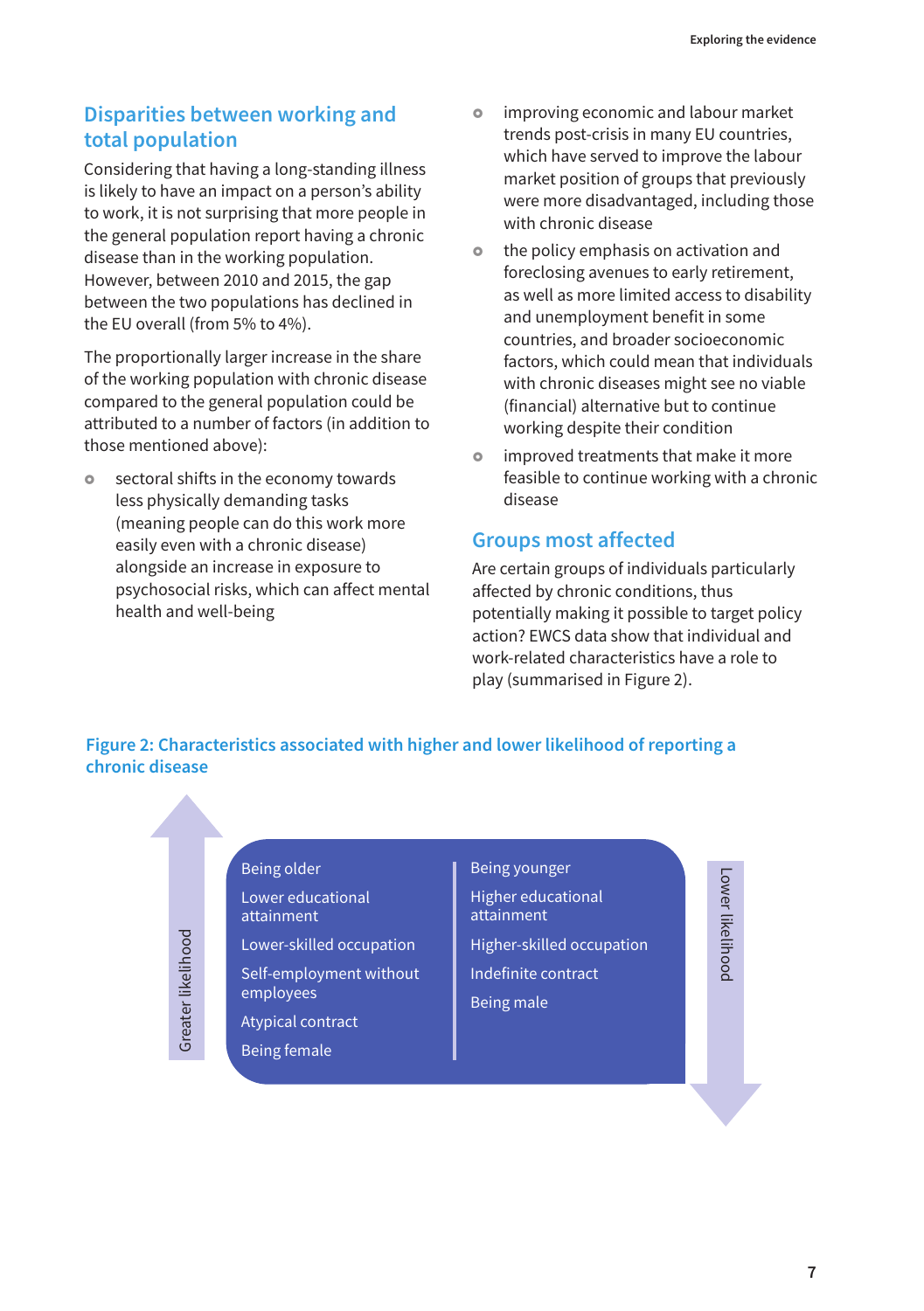#### **Age**

Workers over the age of 50 are more than twice as likely to have a chronic illness as workers below age 35. And those aged 35–49 are one and half times more likely to report a chronic condition. However, Eurostat data show that among workers aged 16–29, the percentage reporting chronic illness is also high and rising – increasing from 11% in 2010 to 18% in 2017.

#### **Gender**

Figures also show a slight predominance in women reporting chronic disease (24% of women and 21% of men, respectively). This small difference between women and men is also found across age groups. However, after different factors likely to impact developing a chronic disease are taken into account, women are only slightly more likely than men to be affected by chronic illness.

#### **Education and occupation**

Individuals with lower educational attainment and those in lower-skilled occupations are more likely to be affected by chronic disease. This likely reflects the link between chronic illness and material deprivation, which can be both a cause and an effect of low educational and occupational attainment (Bartley et al, 2004).

#### **Employment status**

In terms of employment status, employees with an indefinite contract have the lowest odds of having a chronic disease, whereas workers who are self-employed without employees have the highest odds. This confirms the findings of other studies that indicate that workers with atypical contracts are more likely to report living with a chronic disease (Kim et al, 2008; Virtanen et al, 2003).

#### **Work duration**

Chronic disease is more common among part-time workers: individuals working less than 20 hours per week are most likely to report having a chronic disease, with those working 35–40 hours least likely to do so. As will be discussed in more detail below, the

higher prevalence among part-timers could be linked to adjustments made to accommodate people's needs in living with a chronic disease, whether these are formal working time adaptations or decisions made by individuals who judge that they cannot work full-time.

### **Most common conditions**

According to Eurostat, the most prevalent chronic diseases are musculoskeletal disorders, followed by cardiovascular diseases, cancers, chronic respiratory diseases and mental health conditions. It is important to note that chronic diseases may or may not be caused (or be made worse) by work. Prevention therefore also has a significant role to play in reducing the development and impact of chronic disease in the workplace.

# What is the impact on work?

## **Limitations on ability to work**

Each health condition varies not only in its severity and responsiveness to treatment, but also in its impact on an individual's ability to work. With respect to policies and practices to retain workers with chronic disease or to enable their return to the labour market after an absence, the needs of those whose daily activities (including work) are limited because of their condition are of particular importance.

The extent to which limitations arise with regard to employment is likely to be influenced by a range of factors including the nature and severity of the illness (including the phase during its development), the quality of healthcare provision and treatments available, and legislative and policy framework surrounding the requirements and support for workplace accommodation.

Eurostat reports that in 2015, 13% of the working population in the EU said they had a limiting longstanding illness. This was a slight increase on the 2010 figure.

As Figure 3 illustrates, there are large differences between countries. Further research is needed to explain these differences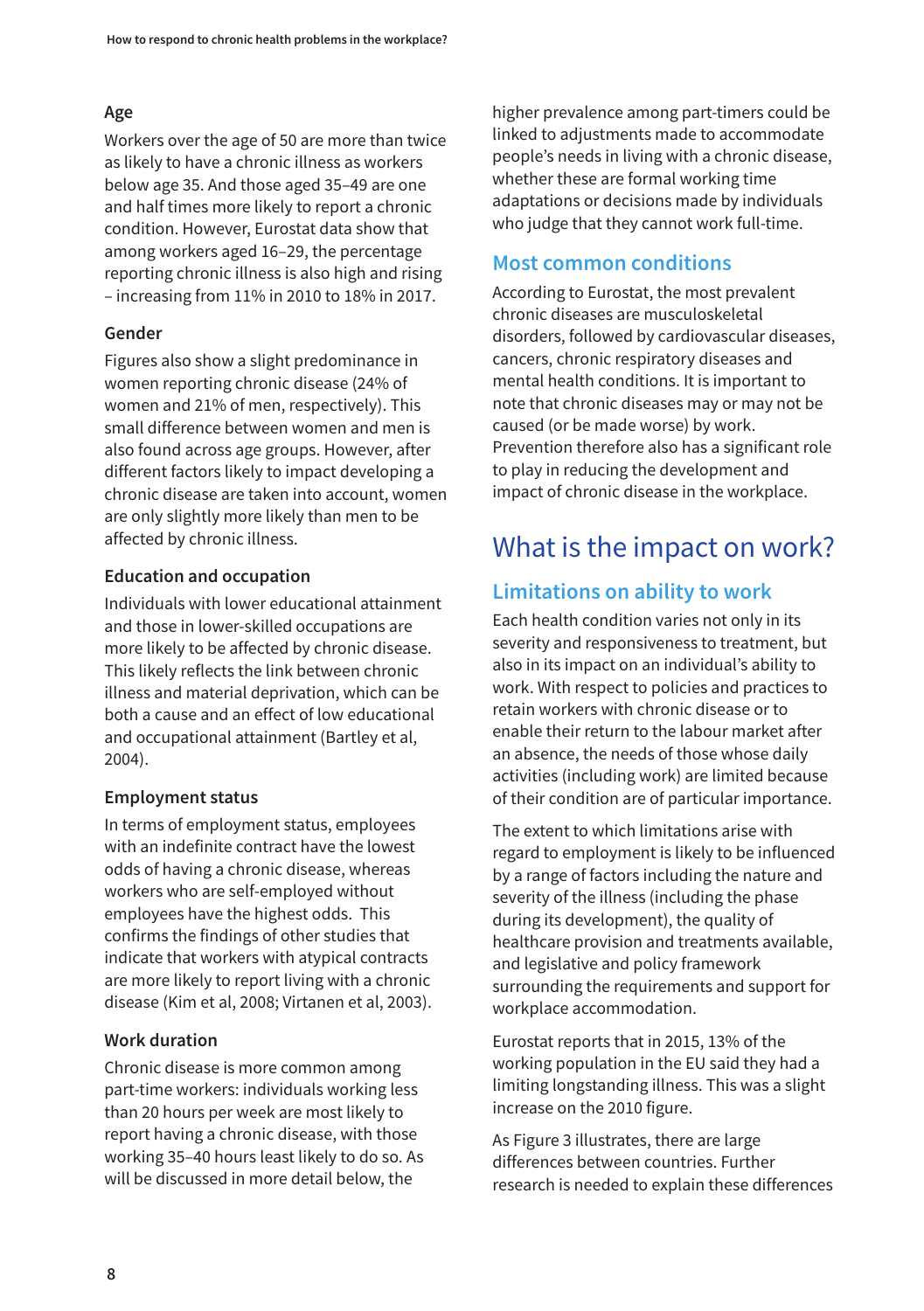

#### **Figure 3: Share of working population (%) reporting a longstanding limiting illness, Member States, 2015**

**Source:** *Eurostat, hlth\_silc\_04, extracted 14 June 2019*

#### **Figure 4: Share of workers (%) with chronic disease, by severity of limitation of daily activities, EU, 2015**



and trends between countries, particularly since few data are currently available on the scale and nature of workplace adaptations available in different countries and the legislative and policy measures impacting this.

The EWCS provides a breakdown of the severity of limitations on activity experienced by workers with chronic disease (Figure 4): 9% say that they are severely limited by their condition, 45% say they are somewhat limited and 47% consider themselves not to be limited at all. This means that just over half of workers with a chronic disease are limited in their daily activities due to their condition.

### **Factors linked to work limitations**

Is it possible to determine any factors or characteristics that make it more likely that having a chronic disease limits a person's ability to work?

Generally speaking, it is possible to say that younger workers are less likely to report a limiting illness than older age groups, as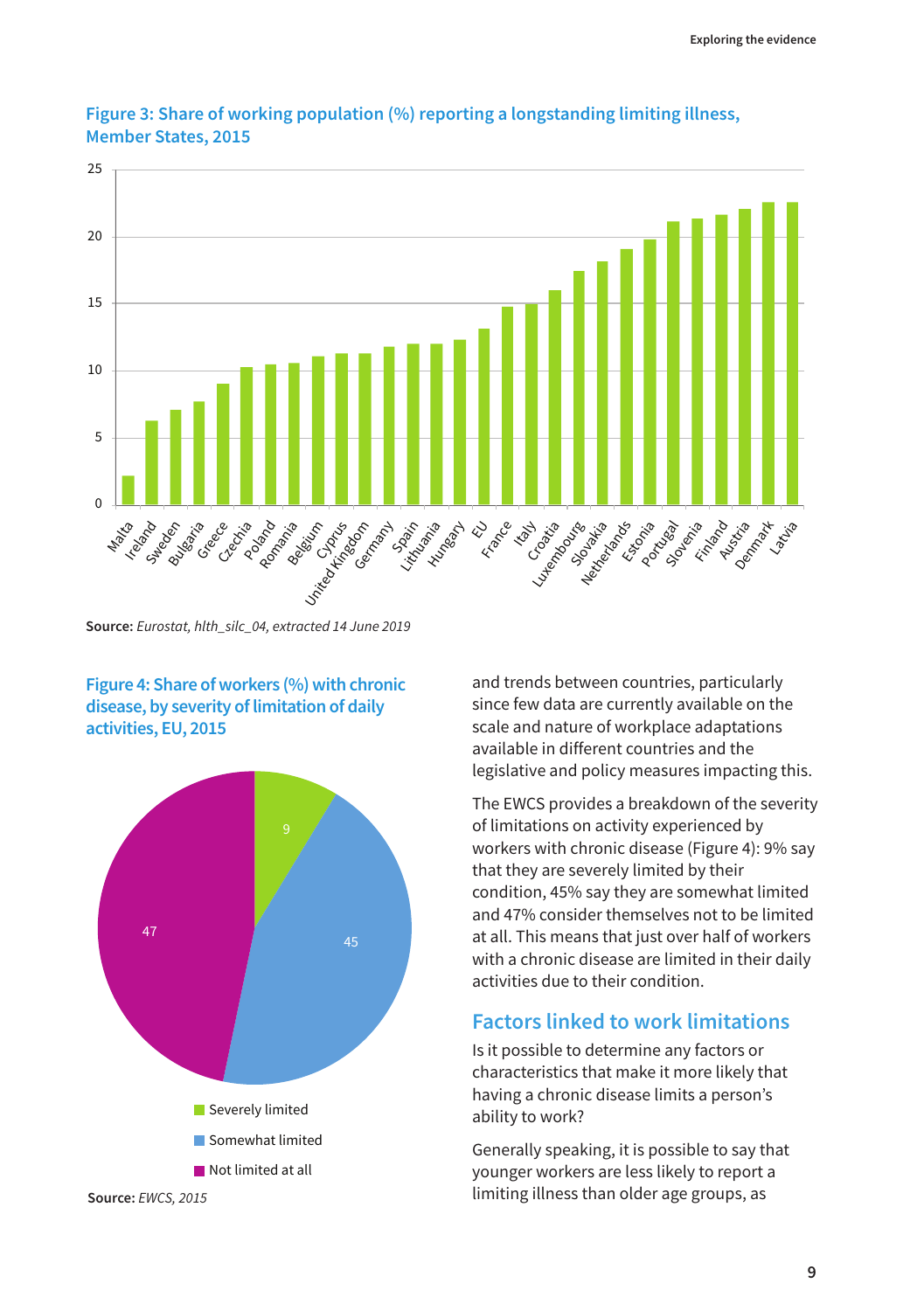demonstrated by Eurostat data in Figure 5. Additionally, a slightly higher share of women have a limiting illness (14%) than men (12%).

EWCS data was analysed to discover whether country of residence and socioeconomic factors have an impact on whether a chronic disease is limiting or not. Country of residence was found to be associated with limiting illness, as were education and occupation. As was the case in relation to chronic disease, lower-skilled and less well-educated workers are more likely to report having a limiting illness (Figure 6). These findings are confirmed by other studies (Burstrom et al, 2003; Rahkonen et al, 2006).

In contrast to workers reporting chronic disease, there are no statistically significant differences between workers with limiting illness in terms of their employment status or workplace size. The analysis also found that individuals with a limiting illness are more likely to work less than full-time hours. As discussed below, this could be a sign that workplace adaptations have been made.

#### **Figure 5: Share of workers (%) reporting a limiting illness, by age group, EU, 2015**



**Source:** *Eurostat hlth\_silc\_06; extracted 17 June 2019*



#### **Figure 6: Share of workers (%) with a limiting chronic disease, by occupation and education, EU, 2015**

**Source:** *Eurostat, hlth\_silc\_04, extracted 14 June 2019*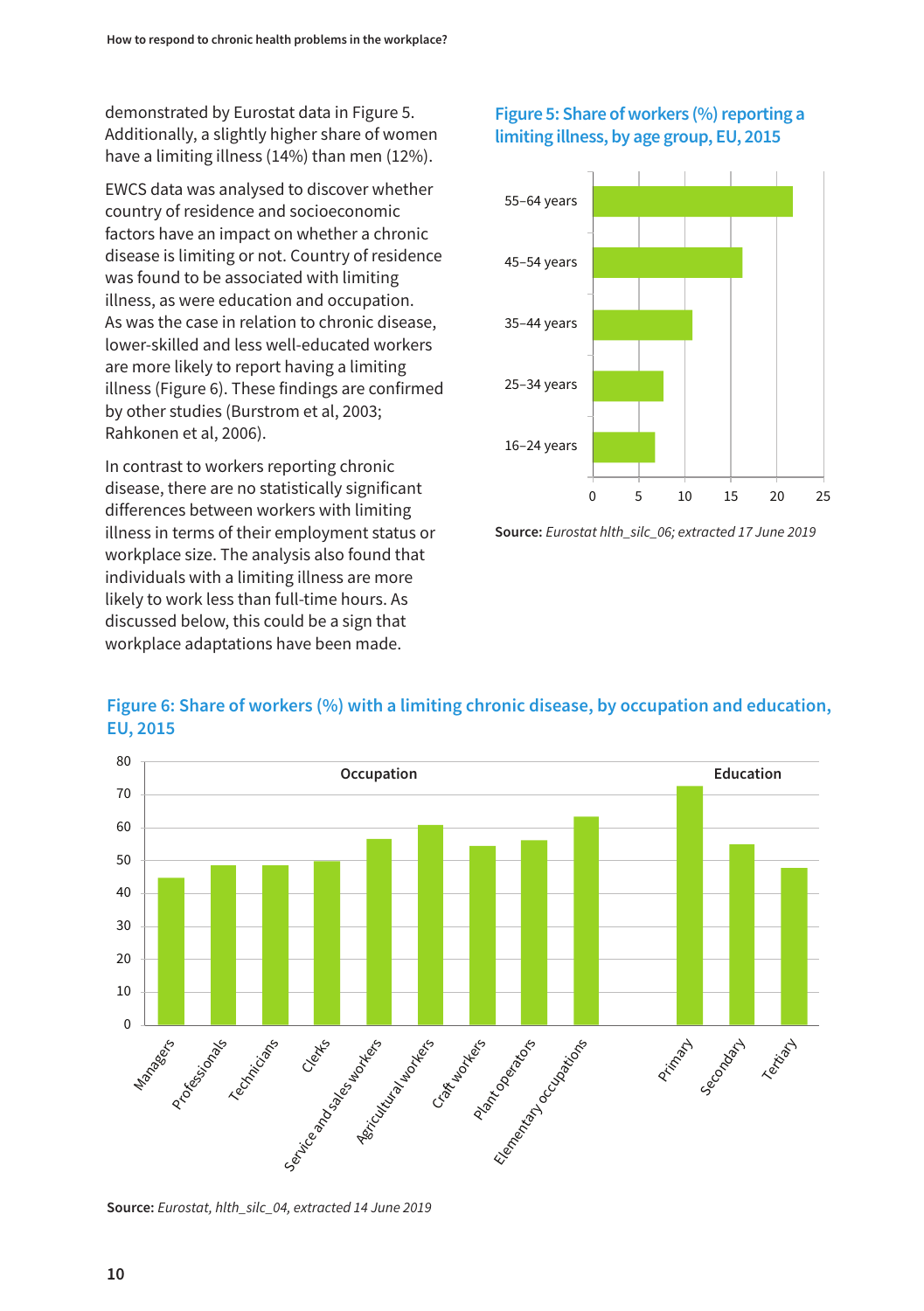# Reasonable accommodation: What does that mean?

Having a chronic disease can make work unsustainable for a worker unless suitable measures are taken to accommodate their needs or inclusion policies are implemented to support their continued employment.

The Equality Framework Directive 2000 (Council Directive 2000/78/EC) provides for 'reasonable accommodation' in employment for people with disabilities. Article 5 states that

*employers shall take appropriate measures, where needed in a particular case, to enable a person with a disability to have access to, participate in, or advance in employment, or to undergo training, unless such measures would impose a disproportionate burden on the employer. This burden shall not be disproportionate when it is sufficiently remedied by measures existing within the framework of the disability policy of the Member State concerned.*

The protection provided by the directive is therefore not specifically based on health status but rather depends on the national definition of disability. It provides the possibility for an employer to argue that an accommodation would place a disproportionate burden on them, an exemption that micro and small businesses are arguably more likely to resort to, as they generally have fewer resources. The requirement also depends on the national context and legislative provisions and support measures available.

## **Prevalence of workplace accommodation**

EWCS data show that around one-fifth of workers with a chronic disease indicate that their work or workplace has been adapted to accommodate their health needs. Among those who are limited in their daily activities by illness, 30% indicate that a workplace adaptation has been made. This means that over two-thirds of workers with a limiting health condition are not being supported by

any accommodation in the workplace. The figure is 10% for those who do not experience limitations. When considering these data, it must be borne in mind that potential requirements for adaptation differ significantly depending on the nature of the disease and associated limitations.

There are differences regarding the extent to which adaptation is made available in different countries, but further research would be needed to explain the reasons for these.

### **Factors associated with accommodation**

Are there any factors linked to the workplace or employment or indeed individual characteristics that impact a worker's likelihood of benefiting from workplace accommodation?

Older workers (aged 50 and over) are more likely to see their health needs accommodated than younger workers (33% compared with 27%, respectively). This difference is most likely linked to the level of limitations experienced, as well as the individual's seniority within the workplace, since workers of greater seniority are more likely to report that a workplace accommodation has been made for them. There is little difference, however, between men and women in this respect.

It was noted earlier that individuals with primary education and those in elementary occupations are more likely to have a chronic disease and experience limitations in their daily activities. At the same time, they are less likely to have their needs accommodated, which raises issues of fairness in the workplace.

As regards employment status, data indicates that workers with a limiting illness on fixed-term contracts are least likely to have had their workplace adapted (23%). The highest percentage is found among the self-employed without employees (35%). This may indicate that some individuals become self-employed to be able to adjust their activities to the requirements of their illness, which they may not find possible in dependent employment.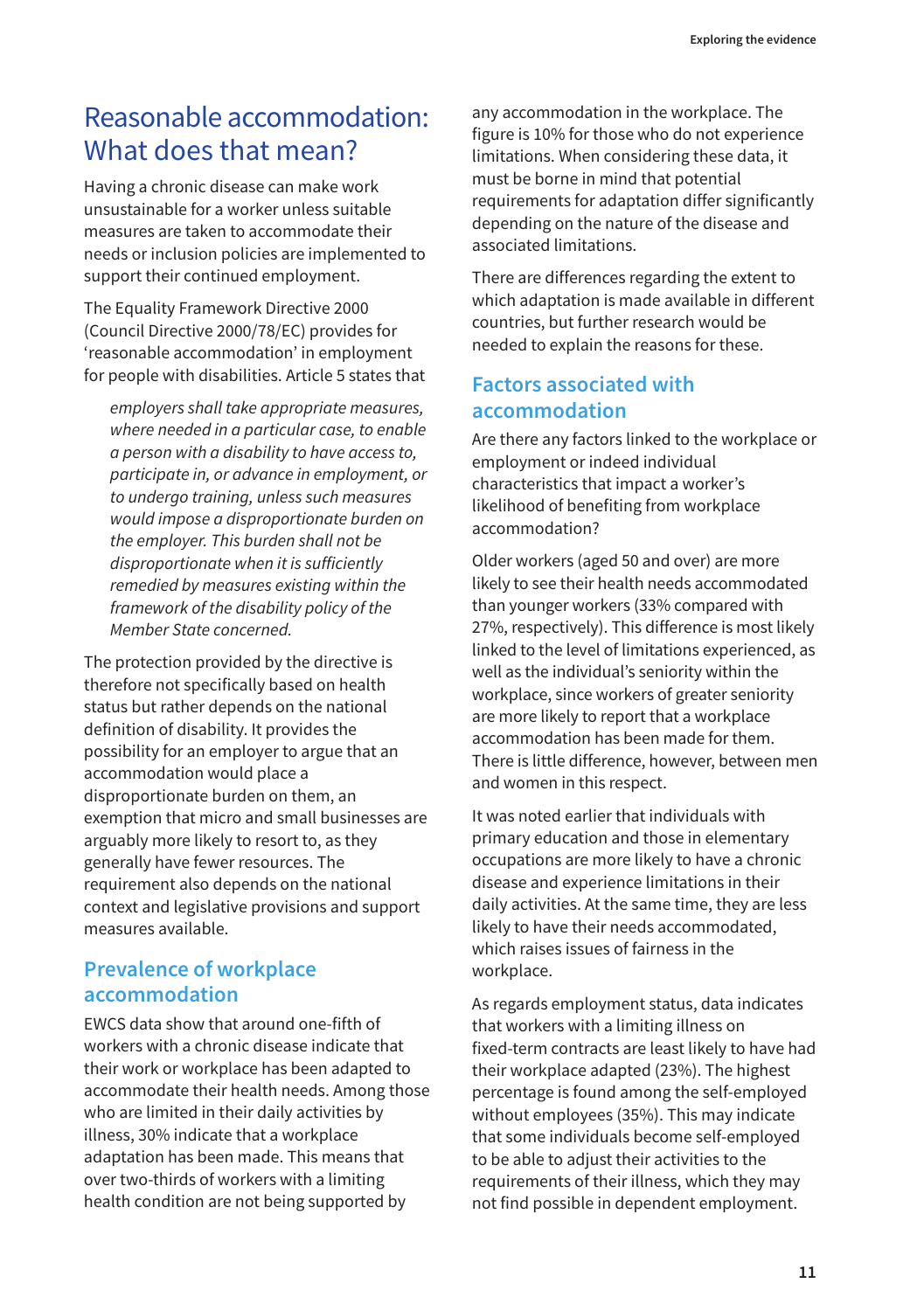

#### **Figure 7: Share of workers (%) who feel supported by their manager, by health status and presence or absence of workplace adaptation, EU, 2015**

**Source:** *EWCS, 2015*

Workplace size does not appear to impact the likelihood of accommodation being made available to those with limiting illnesses, nor does the presence of a health and safety committee, trade union or works council. Among other things, this could be linked to the fact that individuals can be reluctant to disclose that they have a chronic disease, for fear of discrimination.

Communicating the diagnosis of such an illness and requesting necessary adjustments is generally considered to be a private matter between line manager and the individual employee. This is interesting in the context of another finding that shows that workers with a chronic disease who have benefited from workplace adaptation are more likely to say that they receive support from their managers (Figure 7). The same is true when comparing those with a limiting illness who have obtained an accommodation and those who have not. Furthermore, it chimes with the finding that individuals with a chronic disease who say that they are able to express their views in the workplace are more likely to have benefited from workplace accommodation.

## **Types of workplace accommodation**

A workplace accommodation can be material (such as accessible workstations, height-adjustable desks and technological solutions including voice-recognition software) or immaterial (such as working time adjustment and remote working). Because each condition has a different impact on the individual's ability to work, any requirements for adaptation are individual and dependent on different phases in the symptomology of the disease.

The EWCS does not gather data on the types of adaptation made, but it does ask workers about their working hours and working time flexibility, which are among the most common forms of workplace accommodation. Table 1 shows that individuals with a limiting illness who have a workplace accommodation are more likely to work reduced hours and to indicate that they have scope to adapt their working hours than those who have not.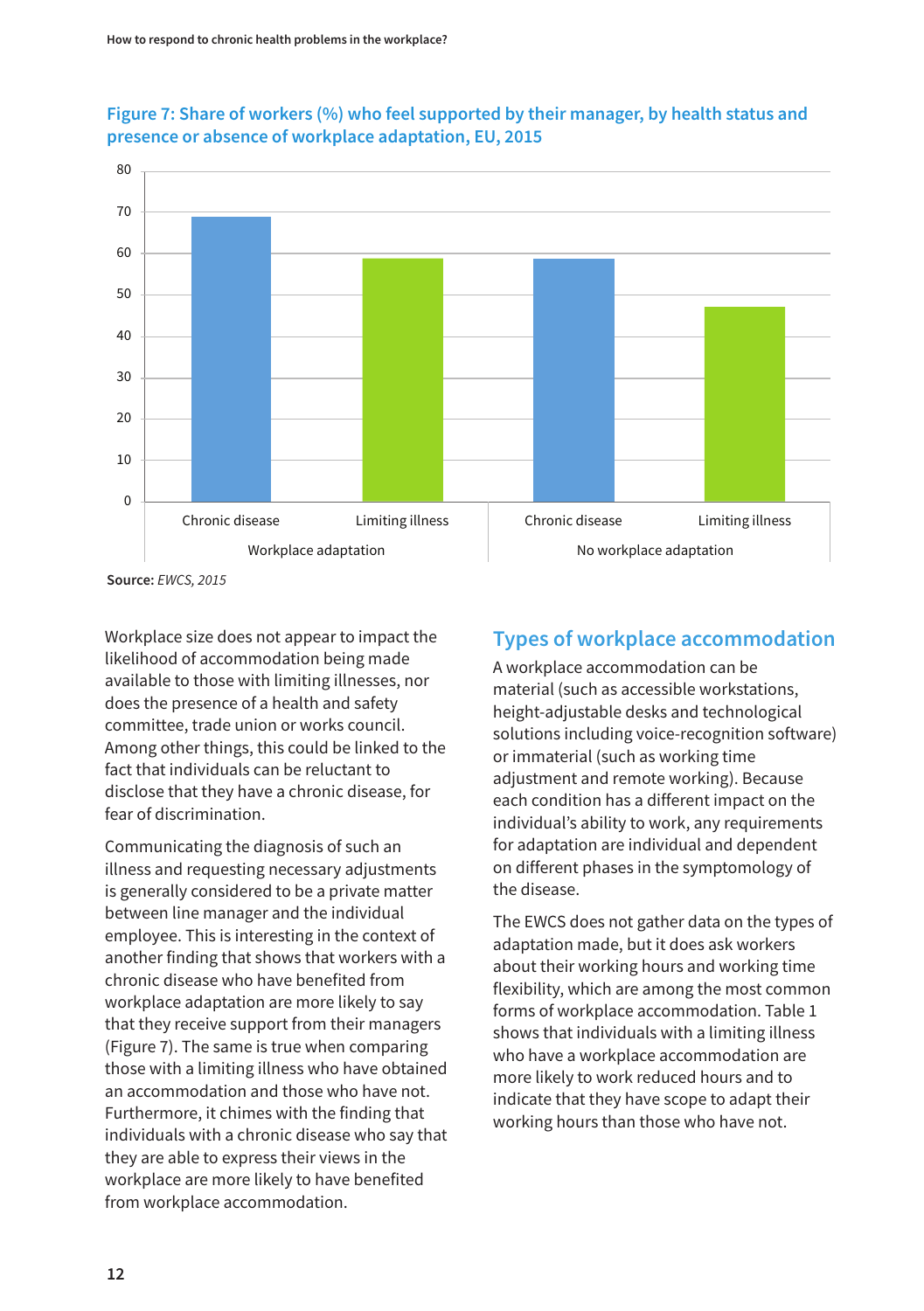#### **Table 1: Working time arrangements (%) among workers living with limiting illnesses with and without workplace accommodation, EU, 2015**

| Working time arrangements         | <b>Limiting illness</b><br>with accommodation | <b>Limiting illness</b><br>with no accommodation |
|-----------------------------------|-----------------------------------------------|--------------------------------------------------|
| Work fewer than 34 hours          | 39                                            | 35                                               |
| Have scope to adapt working hours | 25                                            | 19                                               |

**Source:** *EWCS, 2015*

From the available data, it is not possible to assess the extent to which part-time working is a specifically agreed form of adaptation or the result of decisions by workers with limiting conditions who are unable to work full-time hours. Further research would also be required to determine the extent to which working hours and working arrangements are flexible based on the particular stage within the development of a chronic disease, which variously impacts the health condition and therefore one's ability to work.

Among individuals with a limiting illness and for whom an adaptation has been made, 42% think that further adaptations will be needed in the future to accommodate their condition. The percentage is lower (27%) among those with a limiting illness but without current workplace accommodation (Figure 8). This could be a reflection of the severity of their condition and the limitations of those who already benefit from accommodation.





**Source:** *EWCS, 2015*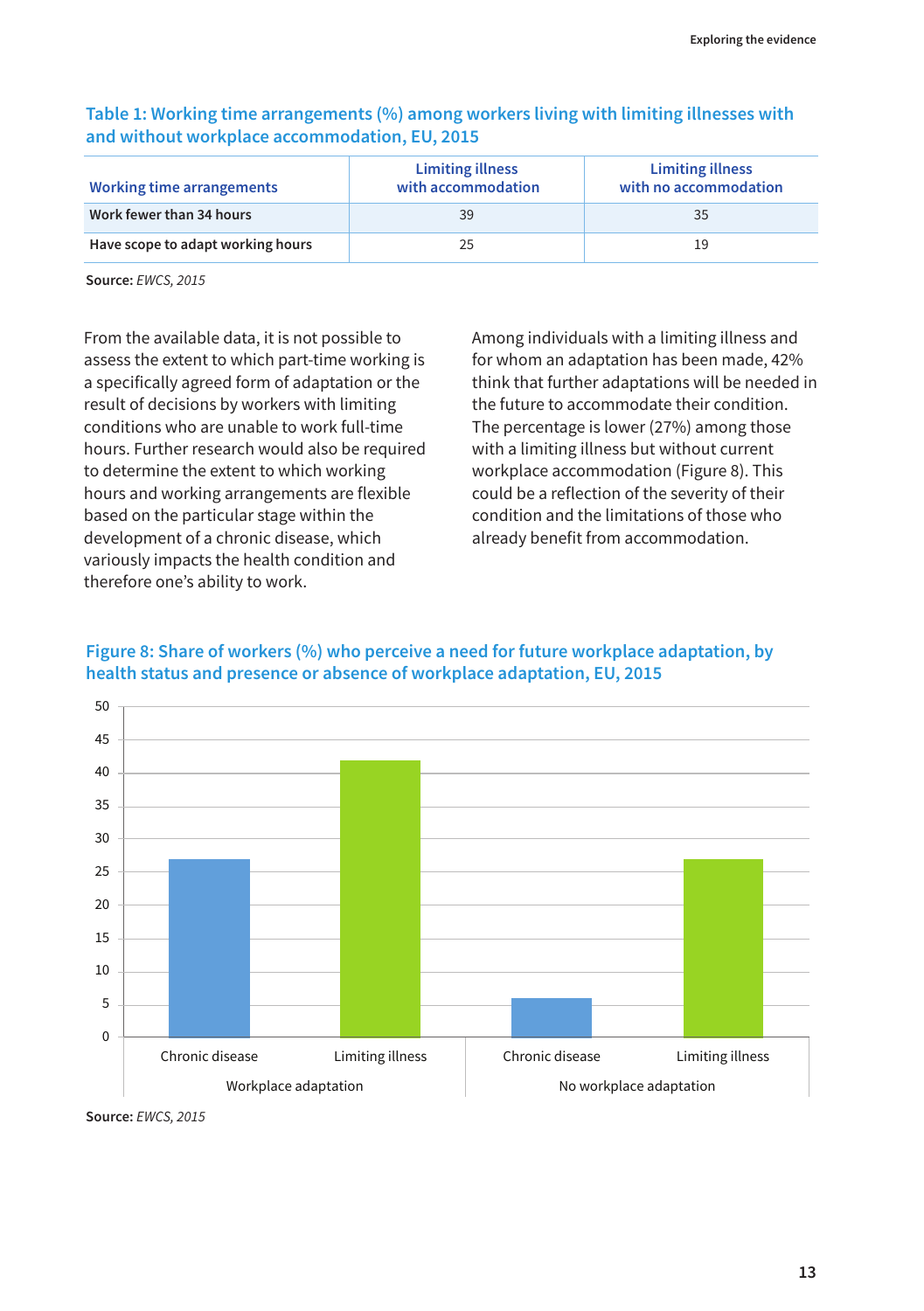The work done by EU-OSHA indicates that simple changes to accommodate individuals, such as ergonomic improvements, can be beneficial not just for individuals with certain chronic conditions (including musculoskeletal disorders) but all workers. Hence universal or inclusive design of workplaces could reduce the need for individual accommodations (EU-OSHA, 2013 and 2017).

# Does accommodation make a difference?

## **Job quality**

Of particular relevance to policymakers is knowing whether workplace adaptations are having a positive impact on people's ability to work and therefore helping to retain valuable human capital. Here we look at the job quality of workers with and without a chronic disease, a limiting illness, and a workplace adaptation, taking account of the seven dimensions of job quality as defined by Eurofound. Figure 9 summarises these dimensions.

#### **Figure 9: Overview of job quality indices**



**Source:** *Eurofound (2017)*

The main findings on job quality are as follows.

- **•** In relation to physical environment, social environment, work intensity, working time quality and prospects, workers with a chronic disease, both non-limiting and limiting, report less positive outcomes than workers who have no health condition.
- Compared to workers without a health condition, those with a limiting illness and no workplace adaptation have the worst job quality in terms of the physical and social environments, working time quality and prospects. In addition, they experience greater work intensity.
- Workers with a limiting illness who have a workplace adaptation are also worse off compared to healthy workers, but they indicate better outcomes than their counterparts with no adaptation.
- **•** Similarly, workers with a limiting illness and no workplace adaptation are more likely to report workplace stress than those who have had their workplace adapted. They also indicate higher levels of presenteeism and are more likely to be absent from work.

#### **Work–life balance**

Work–life balance is an important factor in making work sustainable: if workers are able to balance the demands of home life with a job, they are more likely to stay in work. Across all age groups, workers with a chronic disease experience poorer work–life balance than those without such a condition (Figure 10). Within the group of workers with a chronic disease, poor work–life balance is even more common among those for whom it is limiting and who have caring responsibilities. Further analysis shows that for workers with a limiting illness, adaptation seems to play a role in improving their work–life balance.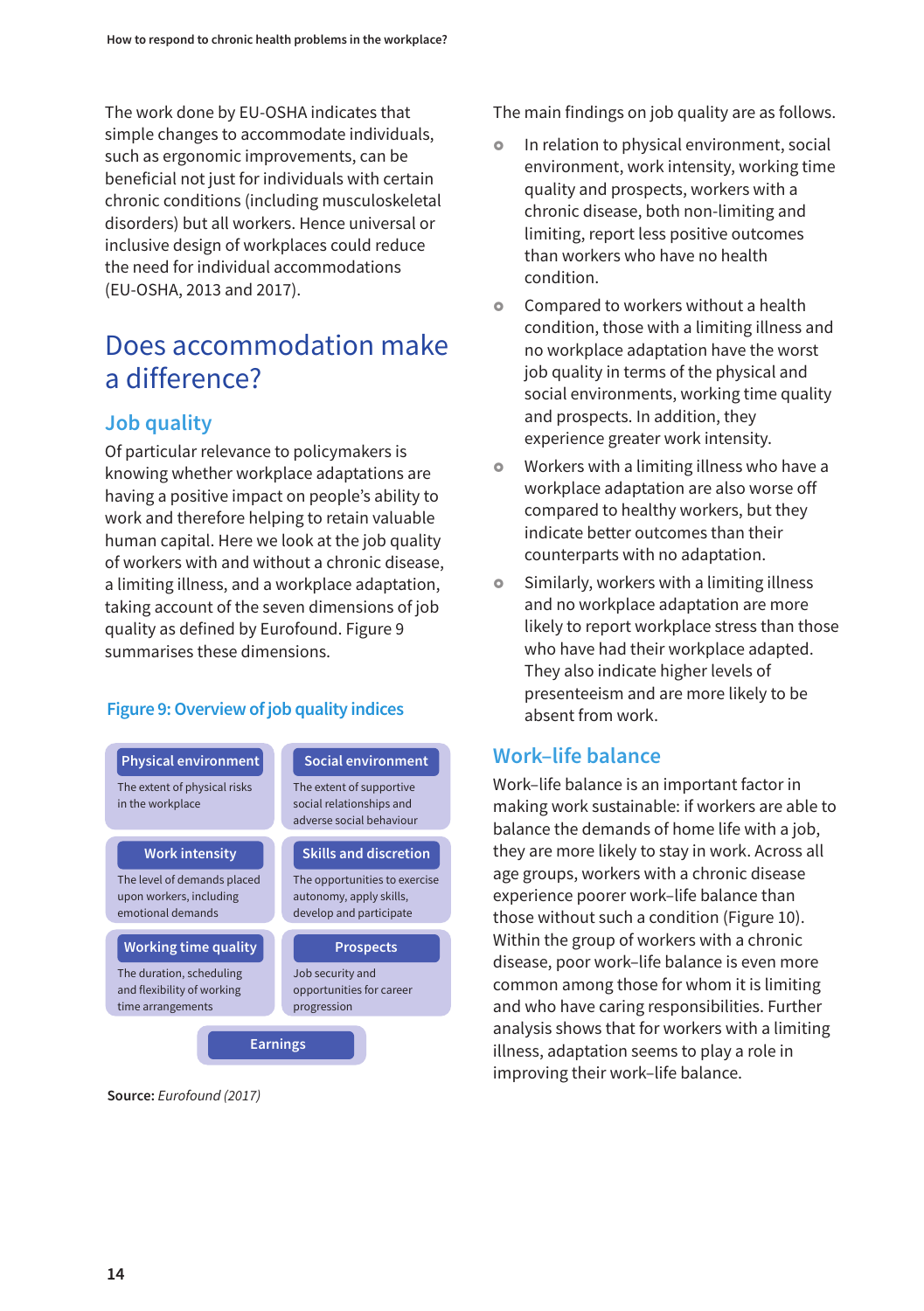![](_page_16_Figure_1.jpeg)

#### **Figure 10: Share of workers (%) who report poor work–life balance, by presence or absence of chronic disease and age, 2015**

**Source:** *EWCS, 2015*

#### **Sustainability**

As job quality is closely linked with work sustainability, and the above findings demonstrate that individuals with chronic disease and limiting illness experience poorer job quality outcomes, it is not surprising to find that these workers are less likely to believe that they will be able to work up to the age of 60. Of

#### **Figure 11: Share of workers (%) who indicate that they will not be able to work up to the age of 60, by health status, 2015**

![](_page_16_Figure_8.jpeg)

**Source:** *EWCS, 2015*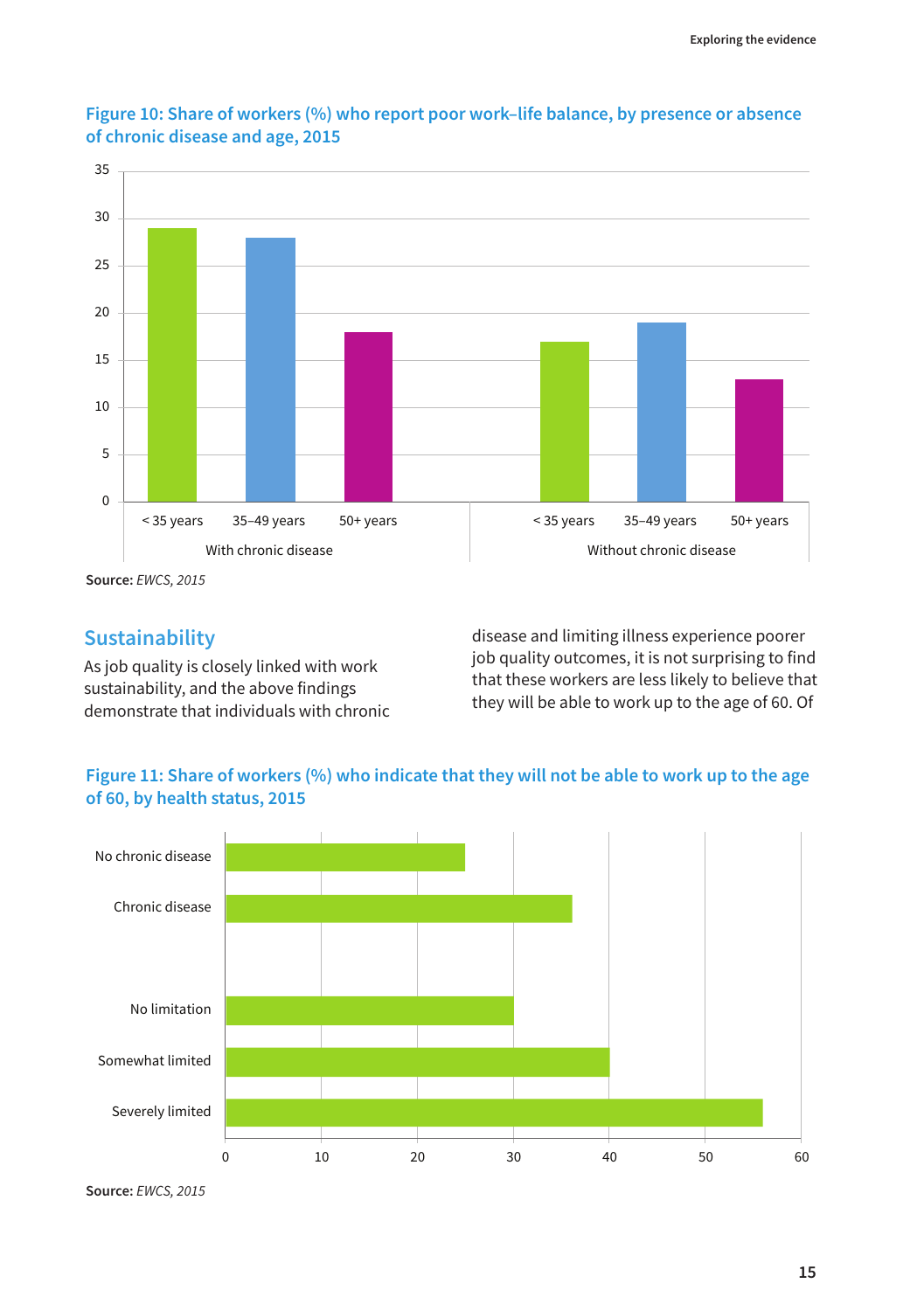those individuals who are severely limited by a chronic condition, 56% say that they will not be able to work up to 60, compared with 25% of those without a chronic disease (Figure 11).

EWCS data also indicate that those with a limiting illness but without workplace accommodation are more likely to believe their work to be unsustainable.

# Chronic disease and discrimination

Nearly 3% of individuals with a chronic disease feel that they have been discriminated against on the grounds of disability. This rises to 4.5% when looking specifically at those who have a limiting illness. This gives cause for concern, given the presence of EU legislation (fully implemented in all Member States) prohibiting discrimination on the grounds of disability in employment.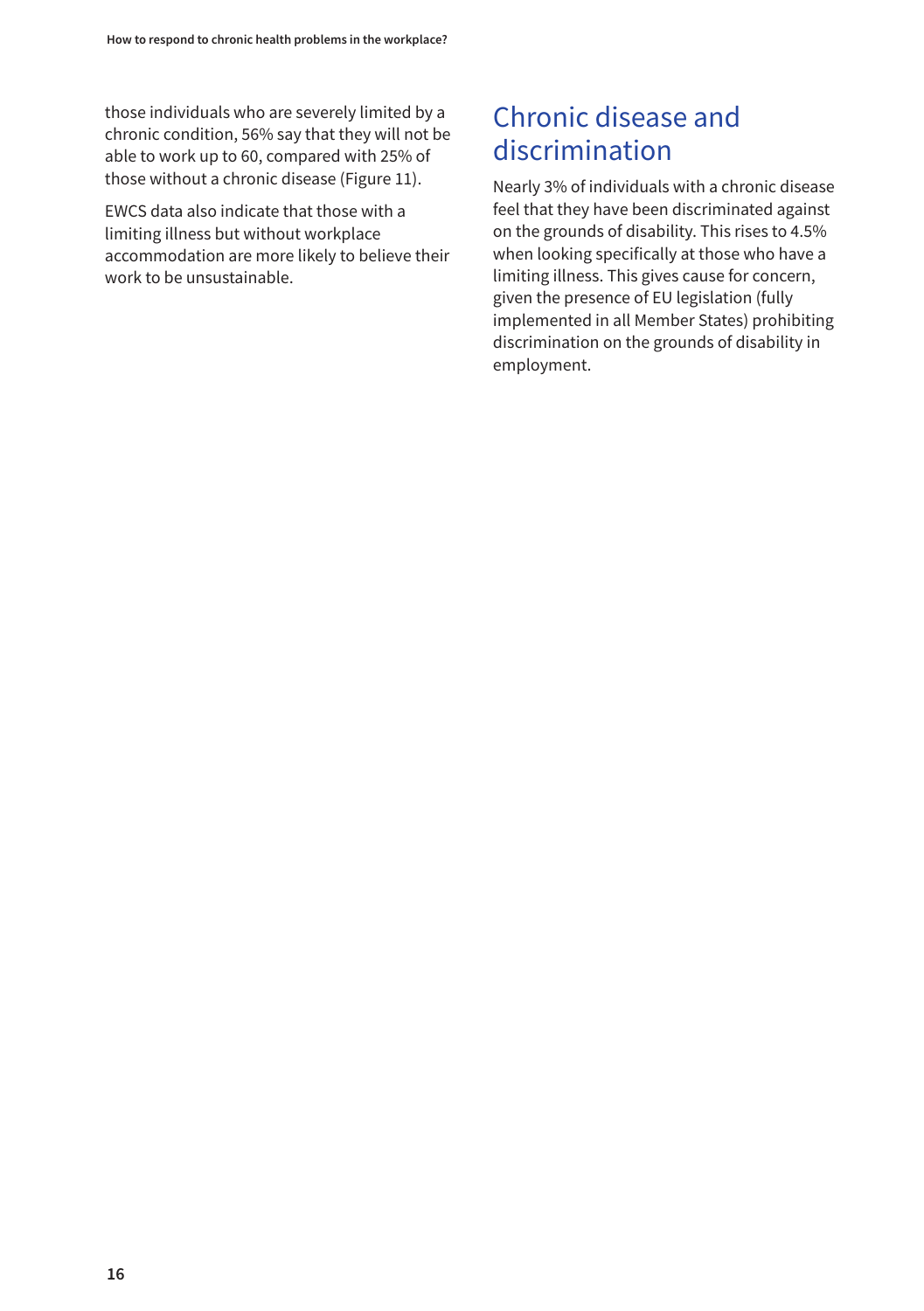![](_page_18_Picture_0.jpeg)

# **Policy pointers**

- The rising numbers of individuals living and working with chronic disease and limiting illness increases the urgency to address the issue of how to make work sustainable for these individuals. This is all the more true when one considers the human and economic cost of early exit from work, low rates of return, and inactivity among this group. Without policy intervention, the high and rising incidence of chronic disease in the workplace is likely to impact on productivity, through sick leave as well as early exit and the associated requirements to recruit replacement staff.
- The prevalence of chronic disease is highest among older age groups, but the incidence of such conditions is also rising among younger workers. Since poor health is one of the main reasons for early labour market exit, a holistic life cycle policy approach is needed to support prevention of disease and to ensure effective retention and reintegration of individuals affected by chronic disease in the labour market. This should encompass health, occupational health and safety, social protection and employment policy, as well as labour and non-discrimination legislation and should

tie into an overall strategy dealing with demographic change.

- **EWCS data illustrate the positive impact** that making accommodations for the needs of workers with chronic disease has on the quality and sustainability of their work. It can also contribute to preventing the development of further health problems such as those arising from stress.
- **•** There are differences in access to workplace accommodation, depending on country, contract type, educational attainment and occupation. This raises issues of fairness that need to be addressed.
- In the context of an increase in atypical employment contracts, particular attention needs to be paid to ensuring fairness in access to workplace accommodation for individuals on different contractual arrangements.
- The finding that many workers with a limiting illness and a workplace accommodation are likely to require further adaptation in the future points to the need for approaches that keep the requirements of affected workers under regular review. One-off interventions are likely to be insufficient.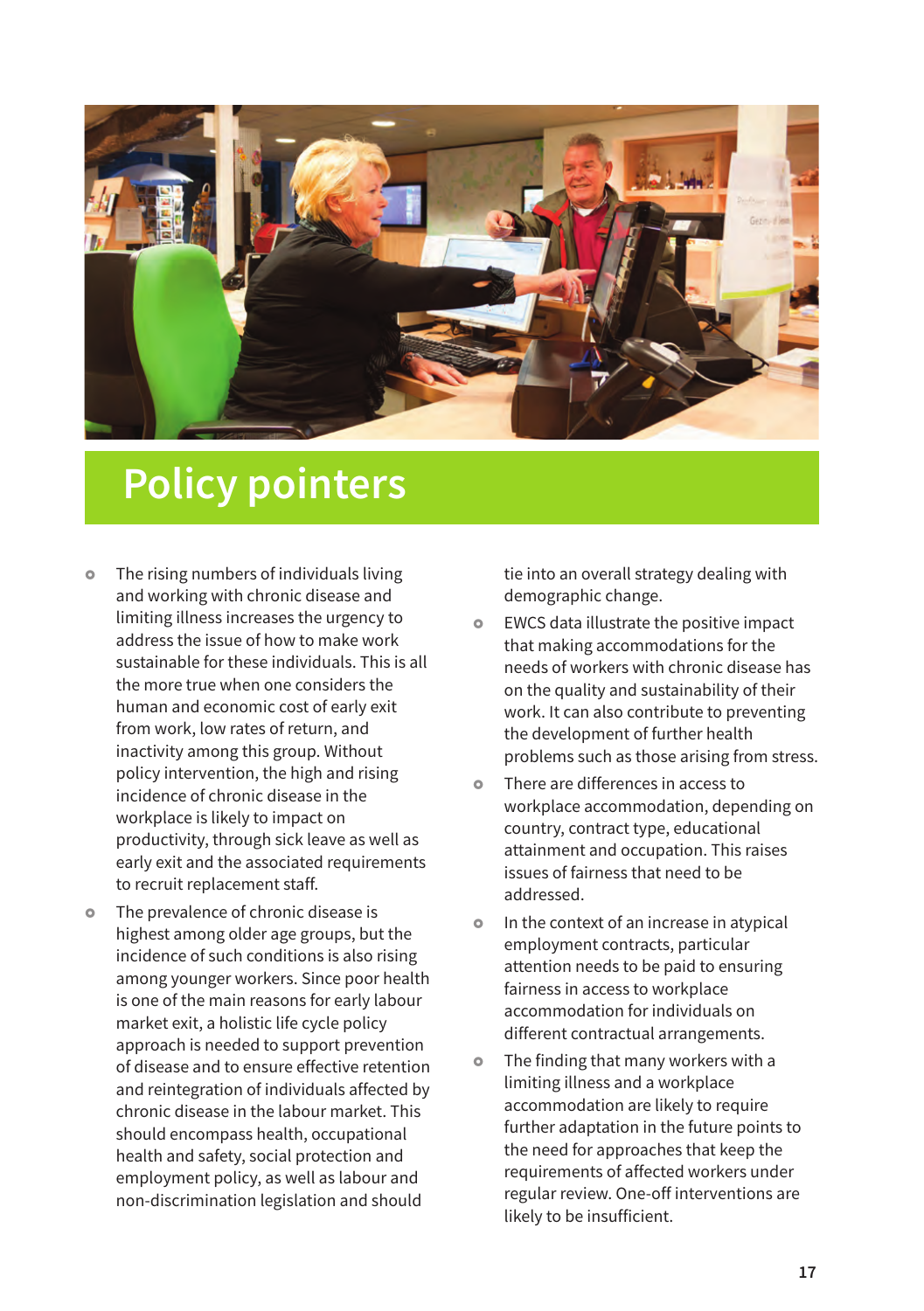- Working time flexibility and other flexible working arrangements have been demonstrated to improve the quality of work and sustainability of work for workers with chronic disease. Awareness-raising around the issue of workplace accommodation should highlight that very simple changes relating to working time flexibility can often have a significant impact on the ability of those living with chronic disease to stay in employment.
- **•** Despite the encompassing nature of the UNCRPD definition of disability, significant variation and uncertainty remains in relation to the protection of individuals with chronic disease in national legislation and policy – and as a result in company practice. In light of the judgments of the European Court of Justice, an assessment should be carried out to determine whether further clarification and guidance is needed with regard to the coverage of chronic disease in the context of EU non-discrimination legislation, particularly in relation to the right to reasonable accommodation. A review of the European Disability Strategy should seek to address this issue.
- The findings of the EWCS can contribute to raising awareness of the importance of workplace accommodation for the retention and recruitment of workers with chronic disease. Its findings should be supplemented with further research as well as information-sharing on good practices linked to workplace accommodation. This should, amongst other things, compare the economic benefits with the costs incurred for making such adjustments. A starting point has been provided by the EU-funded PATHWAYS and CHRODIS projects (see Nazarov et al, 2019 and Silvaggi et al, 2019).
- **EXECUTE:** Better recognition is also needed of the impact of chronic disease, to address common misconceptions that can lead to discrimination. Examples of successful enterprises that have developed active retention or recruitment policies for workers with chronic disease need to be identified and shared and their positive results highlighted. The experience of workplace physicians and occupational health services could play a role in this regard. Activities could also be developed to increase employees' sensitivity and awareness of chronic disease and its very individual implications, to generate enhanced support and understanding among colleagues.
- **•** Social partners should incorporate the issue of integration and retention of workers with chronic disease into social dialogue at all levels.
- More data and research are needed to better understand the significant differences in the share of self-reported chronic disease in the wider population and among workers and the trends, as well as the differences in the extent of workplace accommodation offered. This should also include an assessment of the impact flexible working arrangements and other adaptations have on the retention of workers with chronic disease.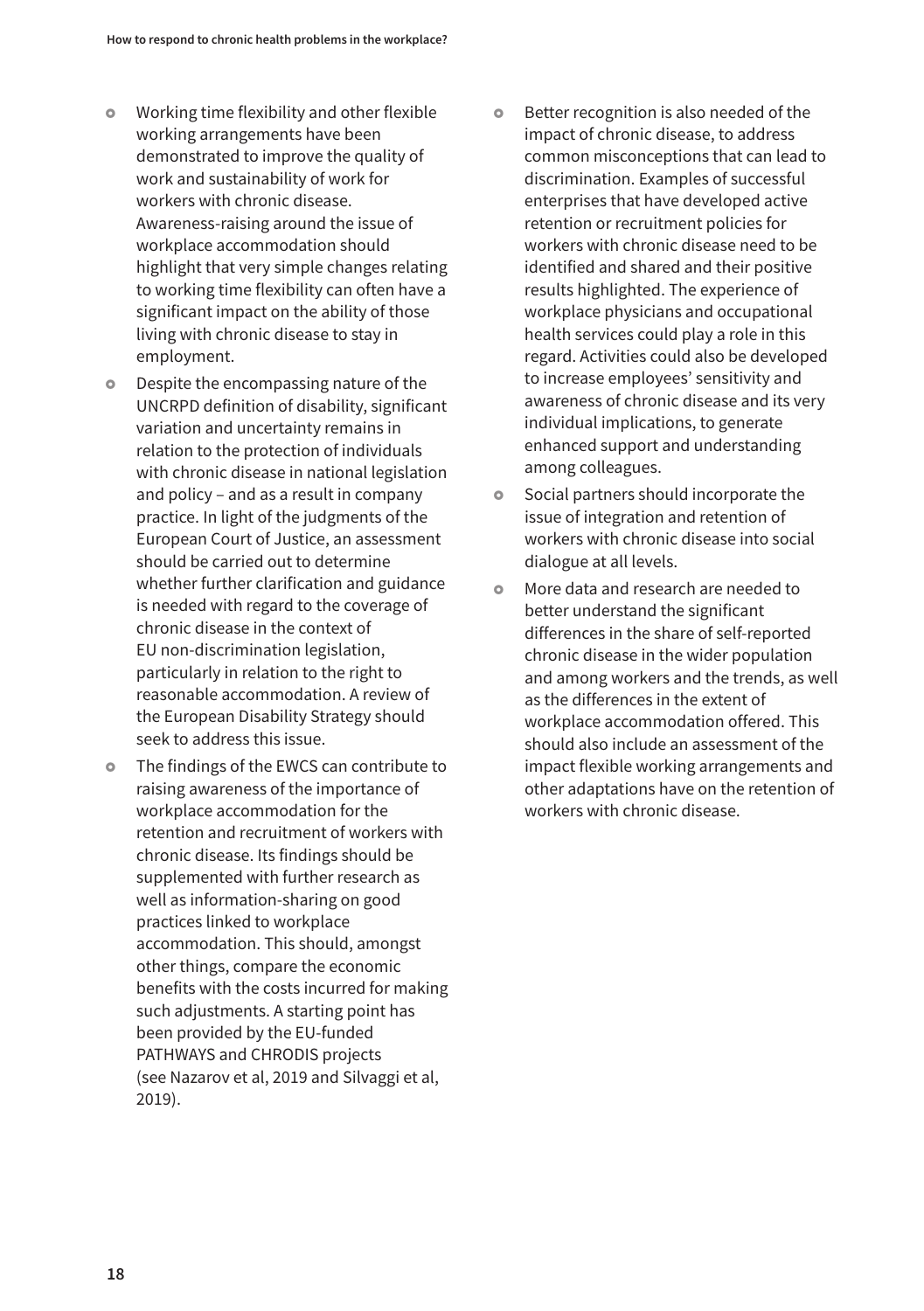![](_page_20_Picture_0.jpeg)

# **Resources**

**All Eurofound publications are available at** [www.eurofound.europa.eu](http://www.eurofound.europa.eu)

Eurofound web topic 'Disability and chronic disease', <https://www.eurofound.europa.eu/topic/disability-and-chronic-disease>

Bartley, M., Sacker, A. and Clarke, P. (2004), 'Employment status, employment conditions, and limiting illness: Prospective evidence from the British Household Panel Survey 1991–2001', *Journal of Epidemiology and Community Health*, Vol. 58, No. 6, pp. 501–506.

Burstrom, B., Holland, P., Diderichsen, F. and Whitehead, M. (2003), 'Winners and losers in flexible labor markets: The fate of women with chronic illness in contrasting policy environments – Sweden and Britain', *International Journal of Health Services*, Vol. 33, No. 2, pp. 199–217.

BusinessEurope, CEEP, ETUC and UEAPME (2017), *Autonomous Framework Agreement on Active Ageing and an Inter-generational Approach*, BusinessEurope, CEEP, ETUC and UEAPME, Brussels.

EU-OSHA (2013), *Ensuring the health and safety of workers with disabilities*, Factsheet 53, Bilbao.

EU-OSHA (2017), *Rehabilitation and return to work after cancer: Literature review*, Publications Office of the European Union, Luxembourg.

Eurofound (2014), *Employment opportunities for people with chronic diseases*, Dublin.

Eurofound (2015), *Sustainable work over the life course: Concept paper*, Publications Office of the European Union, Luxembourg, available at <http://eurofound.link/ef1519>

Eurofound (2017a), *Long-term unemployed youth: Characteristics and policy responses*, Publications Office of the European Union, Luxembourg, available at <http://eurofound.link/ef1729>

Eurofound (2017b), *Sixth European Working Conditions Survey – Overview report: 2017 Update*, Publications Office of the European Union, Luxembourg, available at <http://eurofound.link/ef1634>

Eurofound (2017c), *Working conditions of workers with different ages: European Working Conditions Survey 2015*, Publications Office of the European Union, Luxembourg, available at <http://eurofound.link/ef1747>

Eurofound (2018), *State initiatives supporting the labour market integration of older workers*, working paper, Dublin.

Eurofound (2019), *Working conditions and workers' health, Publications Office of the European Union*, Luxembourg, available at <http://eurofound.link/ef18041>

European Commission (2018), *Proposal for a Council Recommendation on access to social protection for workers and the self-employed*, COM(2018)132 final.

European Observatory on Health Systems and Policies (2010), *Tackling chronic disease in Europe*, World Health Organisation on behalf of the European Observatory on Health Systems and Policies.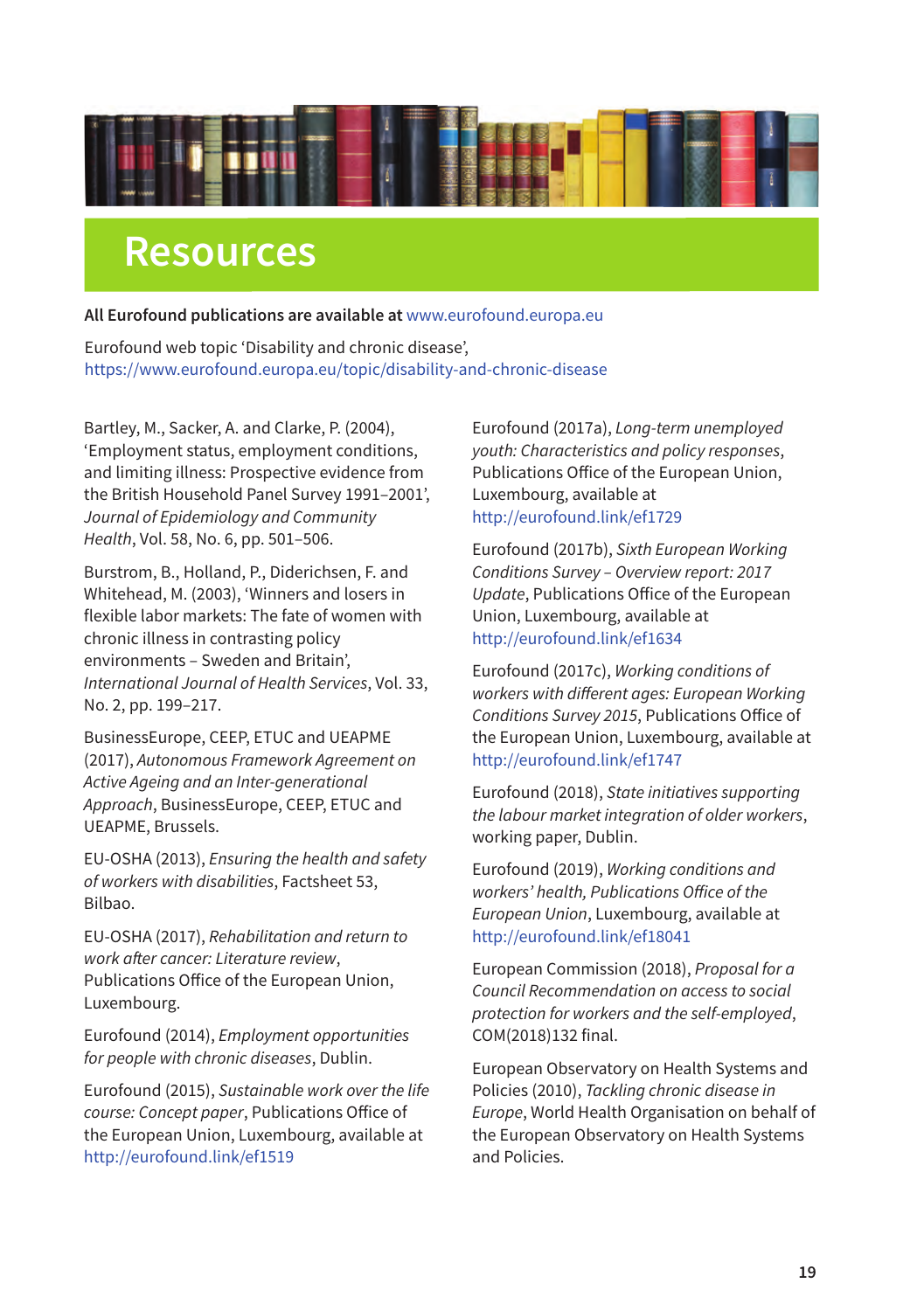Kim, I.-H., Khang, Y.-H., Muntaner, C., Chun, H. and Cho, S.-I. (2008), 'Gender, precarious work, and chronic diseases in South Korea', *American Journal of Industrial Medicine*, Vol. 51, No. 10, pp. 748–757.

Nazarov, S., Manuwald, U., Leonardi, M., Silvaggi, F., Foucaud, J., Lamore, K. et al (2019), 'Chronic diseases and employment: Which interventions support the maintenance of work and return to work among workers with chronic illnesses? A systematic review', *International Journal of Environmental Research and Public Health*, Vol. 16, No. 10, p. 1864.

OECD and the European Commission (2016), *Health at a glance: State of health in the EU cycle*, OECD Publishing, Paris.

Oortmijn, W., Nelissen, E., Adamini, S., van den Heuvel, S., Geuskens, G. and Burdorf, L. (2011), *Health of people of working age – Full report*, European Commission Directorate General for Health and Consumers, Luxembourg.

Rahkonen, O., Laaksonen, M., Martikainen, P., Roos, E. and Lahelma, E. (2006), 'Job control, job demands, or social class? The impact of working conditions on the relation between social class and health', *Journal of Epidemiology and Community Health*, Vol. 60, No. 1, pp. 50–54.

Silvaggi, F., Leonardi, M., Guastafierro, E., Quintas, R., Toppo, C., Foucaud, J. et al (2019), 'Chronic diseases & employment: An overview of existing training tools for employers', *International Journal of Environmental Research and Public Health*, Vol. 16, No. 718.

Virtanen, P., Liukkonen, V., Vahtera, J., Kivimaki, M. and Koskenvuo, M. (2003), 'Health inequalities in the workforce: The labour market core-periphery structure', *International Journal of Epidemiology*, Vol. 32, No. 6, pp. 1015–1021.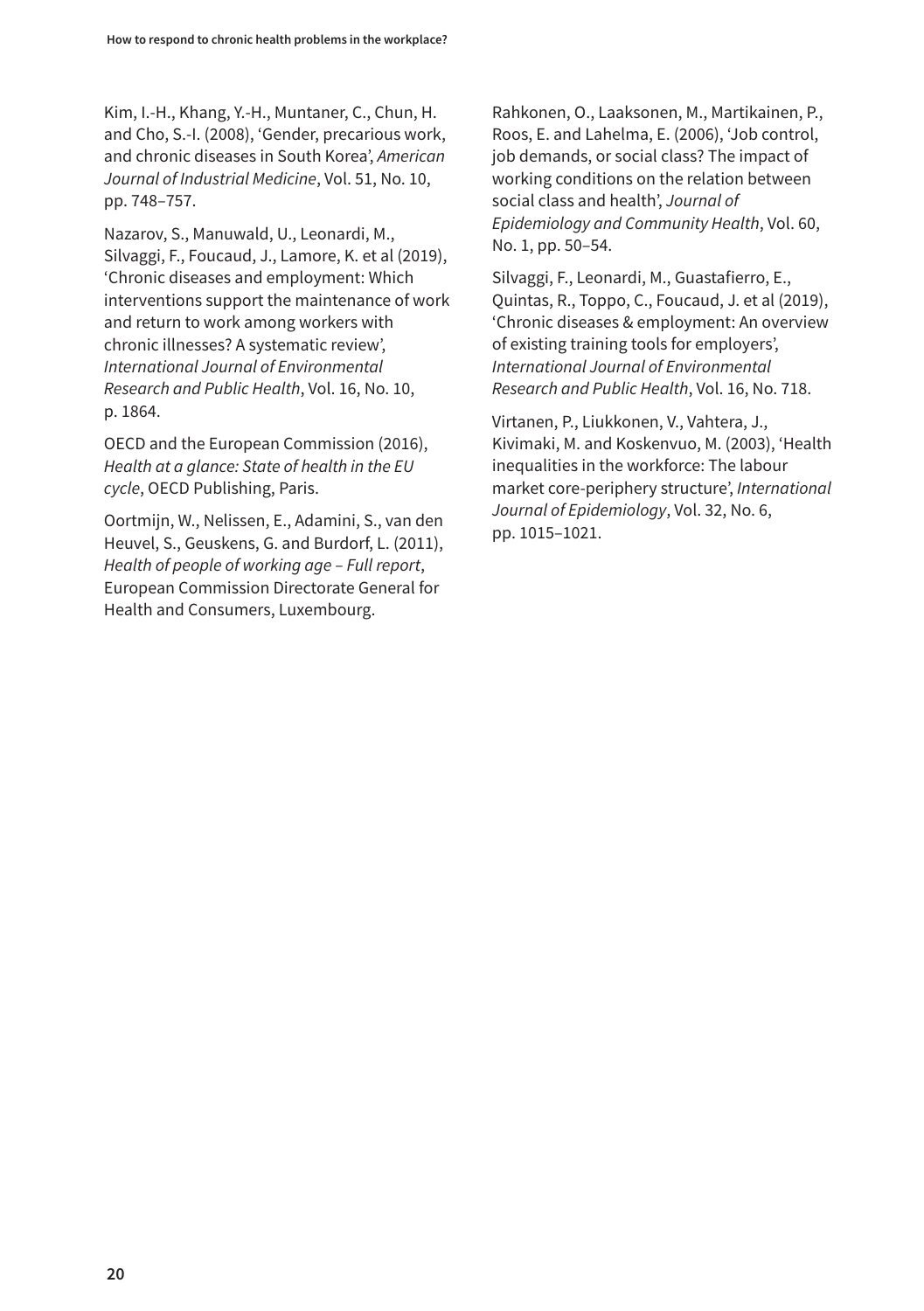## **Getting in touch with the EU**

#### **In person**

All over the European Union there are hundreds of Europe Direct information centres. You can find the address of the centre nearest you at:<http://europa.eu/contact>

#### **On the phone or by email**

Europe Direct is a service that answers your questions about the European Union. You can contact this service:

- by freephone: 00 800 6 7 8 9 10 11 (certain operators may charge for these calls),
- at the following standard number: +32 22999696
- by email via: <http://europa.eu/contact>

## **Finding information about the EU**

#### **Online**

Information about the European Union in all the official languages of the EU is available on the Europa website at: <http://europa.eu>

#### **EU publications**

You can download or order free and priced EU publications from EU Bookshop at: [http://publications.europa.eu/eubookshop. Mu](http://publications.europa.eu/eubookshop)ltiple copies of free publications may be obtained by contacting Europe Direct or your local information centre (see [http://europa.eu/contact\).](http://europa.eu/contact)

#### **EU law and related documents**

For access to legal information from the EU, including all EU law since 1951 in all the official language versions, go to EUR-Lex at:<http://eur-lex.europa.eu>

#### **Open data from the EU**

The EU Open Data Portal [\(http://data.europa.eu/euodp\) pr](http://data.europa.eu/euodp)ovides access to datasets from the EU. Data can be downloaded and reused for free, both for commercial and non-commercial purposes.